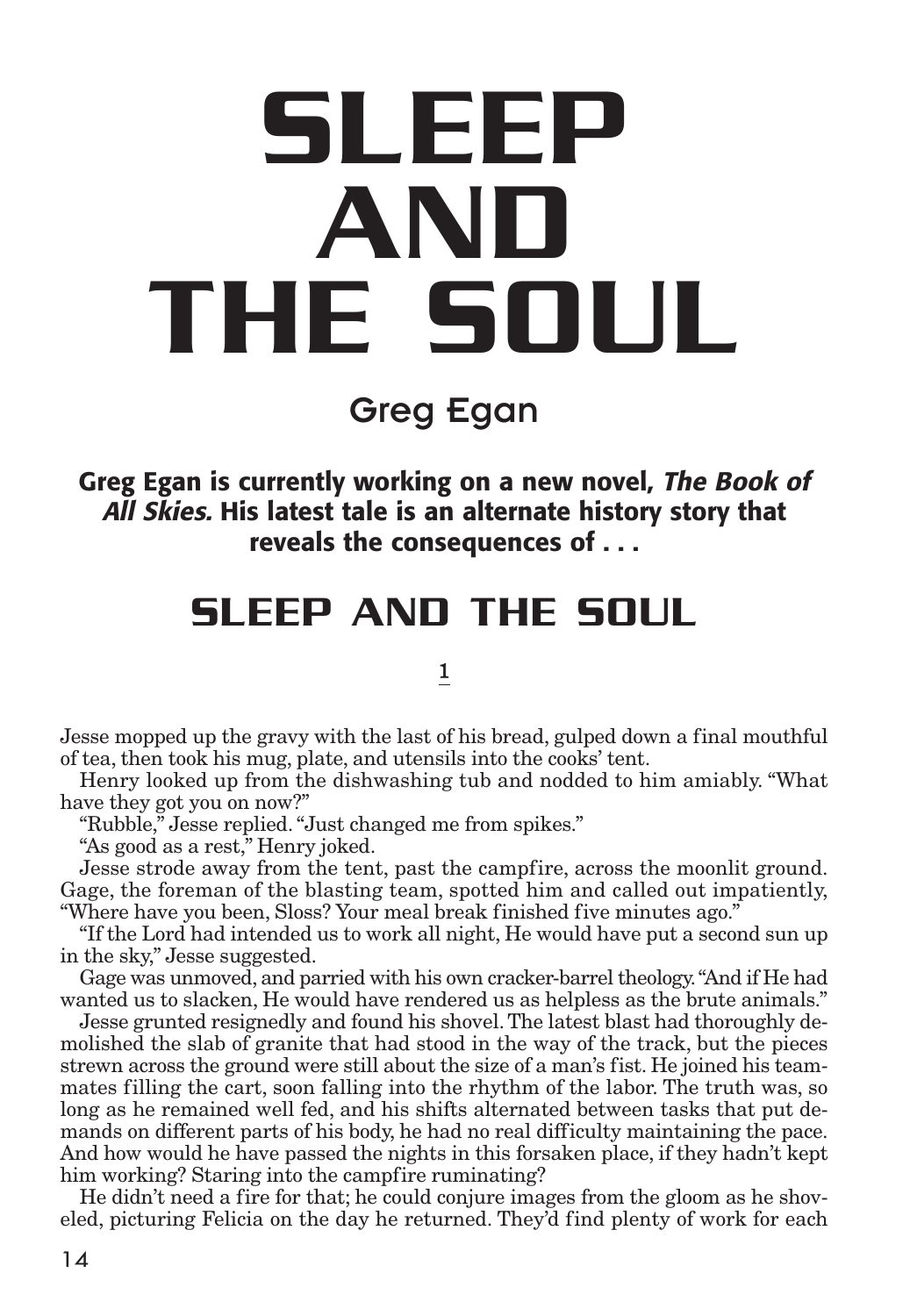other's idle hands, once he was wealthy enough for the wedding.

When the cart was full he called to Clegg, and they wheeled it toward the edge of the embankment. Lifting it up to empty it, Jesse felt a muscle in his shoulder protesting, but he caught himself in time and shifted his posture just enough to spread the load more evenly, sparing himself a sprain that could have cost him whoknew-how-many days' wages.

"Now I know how Sisyphus felt," Clegg declared dourly as they dragged the cart back.

"When the track's done, it will be done," Jesse replied."Ain't nothing eternal about that."

"When Sisyphus had rolled that boulder a thousand times, was his punishment eternal? A million times? Once you've lost count, what's the difference?"

Jesse scowled. "We haven't emptied this cart a million times. At a guess I'd say three thousand."

The current layer of rubble was looking sparse now; it wouldn't last until dawn. Gage and his fellow powder monkeys were already drilling into the next boulder; at the pace they'd set the whole track would be complete before the snow set in. There was nothing to be pessimistic about.

"I'm getting married in the spring," Jesse said. He shook off his sense of annoyance and got back into the work, relishing the tension each shovelful's weight induced in his shoulder, easing away the knotted sensation that lingered after his near-mishap with the cart.

"Stand clear!" Gage yelled.

Jesse looked up, but the blasting crew were twenty yards ahead; he had nothing to worry about.

As he resumed shoveling, he heard a whistling sound close by, then the skin of his temple began to sting. He raised one hand to his forehead, and felt a dampness on his fingers. Maybe a speck of gravel had come all this way from the blast. He rummaged in his pocket for a handkerchief, then noticed that the sense of vertigo he felt was not a derangement of his perceptions, but a consequence of the fact that he'd lost his balance and was toppling to the ground.

\* \* \*

#### 2

The darkness smelled of dirt. Pine and dirt. Jesse was afraid to move, but the longer he put it off, the less of a gulf remained between the thing he feared would be revealed, and the fear he felt regardless.

He started to raise an arm, but he'd barely inclined it before his knuckles met wood.That was exactly what he'd anticipated, but his lack of surprise did nothing to lessen the shock.

So he was dead. Whatever hopes he'd held for the afterlife, he hadn't expected his sojourn in the grave to be like this, with him thinking on the fact of it, and even moving around a bit. Was he expected to lie here patiently until Judgment Day?

The air around him was beginning to grow stale, not so much in its odor as its ability to satisfy his lungs. If he were dead, why would he still need fresh air?

But if he wasn't dead, how could he have no memory of his journey from Cavendish back to Haverhill?

Deep in his lungs, the dissatisfaction took on an urgency that pushed all the bemused philosophizing out of his mind. Jesse was prepared to apologize to Jesus if his etiquette in this claustrophobic purgatory fell below the expected standards, but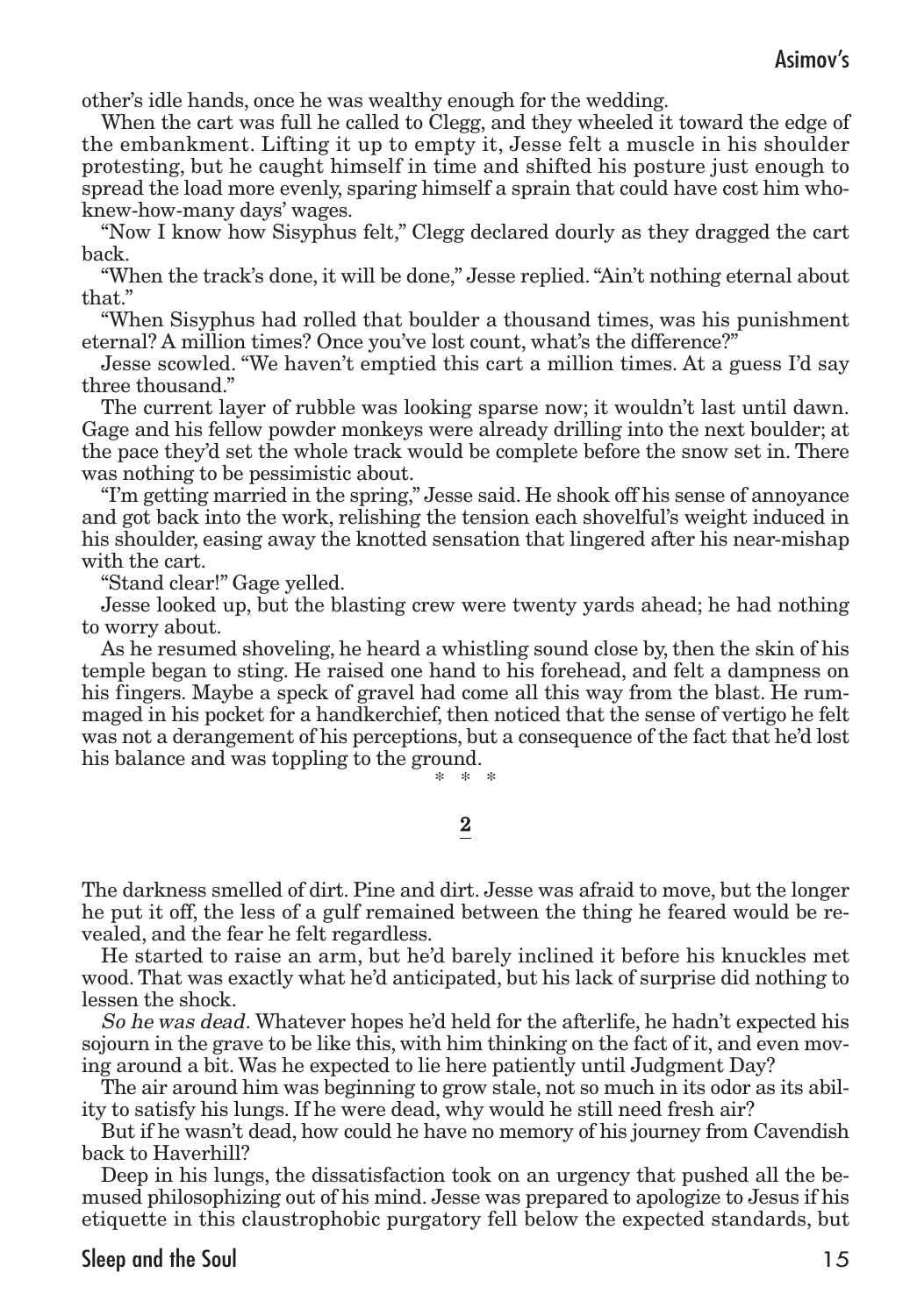none of his Sunday School teachers had prepared him for a post-mortem endurance test resembling the breath-holding competitions he'd held with his cousins in the swimming hole when he was nine years old.

He placed his palms against the wood above him and strained. He could feel the boards flex a little; at least his parents had honored the request in his will that his hard-earned wages not be squandered on anything so vain as inch-thick mahogany or a plush velvet lining.

But if the pine was thin, the soil remained obstinate. Jesse had shoveled enough earth to be certain that a six-foot-tall, coffin-wide column weighed many times more than he could hope to lift.

Conceding the futility of his initial response, his body redirected its desperation: without thinking, he found himself kicking hard against the nearest wall of the box. With more play in his legs than his arms, he could deliver more force, and though he had no plan as to how he could benefit from an aperture in such an inconvenient location, for want of any alternative he persisted, with increasing vigor.

The panel yielded a little; it felt as if he'd forced the nails keeping it in place at least partway out of their holes. Jesse kept kicking, wishing he could have been buried in his work boots, but grateful that he'd never really worn any holes in his church shoes.

The square of wood came entirely loose. Soil trickled into the coffin, piling up around his feet, but the tidal influx he'd feared did not eventuate.

Was this progress? The box that held him was open, but the way remained blocked by an enemy less solid but more treacherous; at least his wooden prison had kept his nostrils unclogged by dirt.

Jesse slid down a few inches toward the exit, until his knees struck the lid. He could not come close to touching his laces, but by pressing his left heel hard against the leather behind his right ankle, he managed to force that one shoe off. Repeating the act with his stockinged right heel took longer, but once he was unshod he felt a new kind of freedom. He'd climbed the tallest tree in Haverhill barefoot, and that had taken him much more than six feet from the safety of the ground.

He wiggled the severed panel with his feet, allowing more of the sand behind it to enter the coffin so he could push it backward, pursuing it with his body as it retreated. Once he'd moved far enough that his arms were almost fully extended when stretched toward the opposite panel, he began striking the wood with the heels of his palms. The blows were awkward, with his elbows tucked against his chest, but the extra room gave them some force, and eventually the second panel came free.

His breathing was less comfortable than ever, but he tried not to dwell on that. He dragged himself toward the new opening and reached up above the rim. The soil around his fingers was cool and a little damp, but as it had been freshly dug there were no roots entwined in it to hold it together, and when he scooped out a handful it was instantly replaced from above.

He needed to think this through. Any earth that descended fully, leaving a hollow in the ground above, would rob him of space he could never hope to reclaim. But any earth that fell in a contained fashion from the ceiling of an air-filled cavern to its floor would take nothing away, and would actually raise the cavern a little higher.

So, how to contain the fall?

He reached out and gripped the dislodged panel at the sides, then managed to prop it up, one edge resting on top of the coffin, so it formed a kind of porch. Still supporting it, he wriggled out awkwardly, thrusting his head into the dirt in fits and starts until his shoulders were free of the box but his nose and mouth remained sheltered.Then he pushed up on the panel so it tilted, sending soil flowing down over it, into the coffin.

As the dirt claimed ever more space around his body, he forced the panel upward, keeping the earth above from subsiding. By the time his arms were fully extended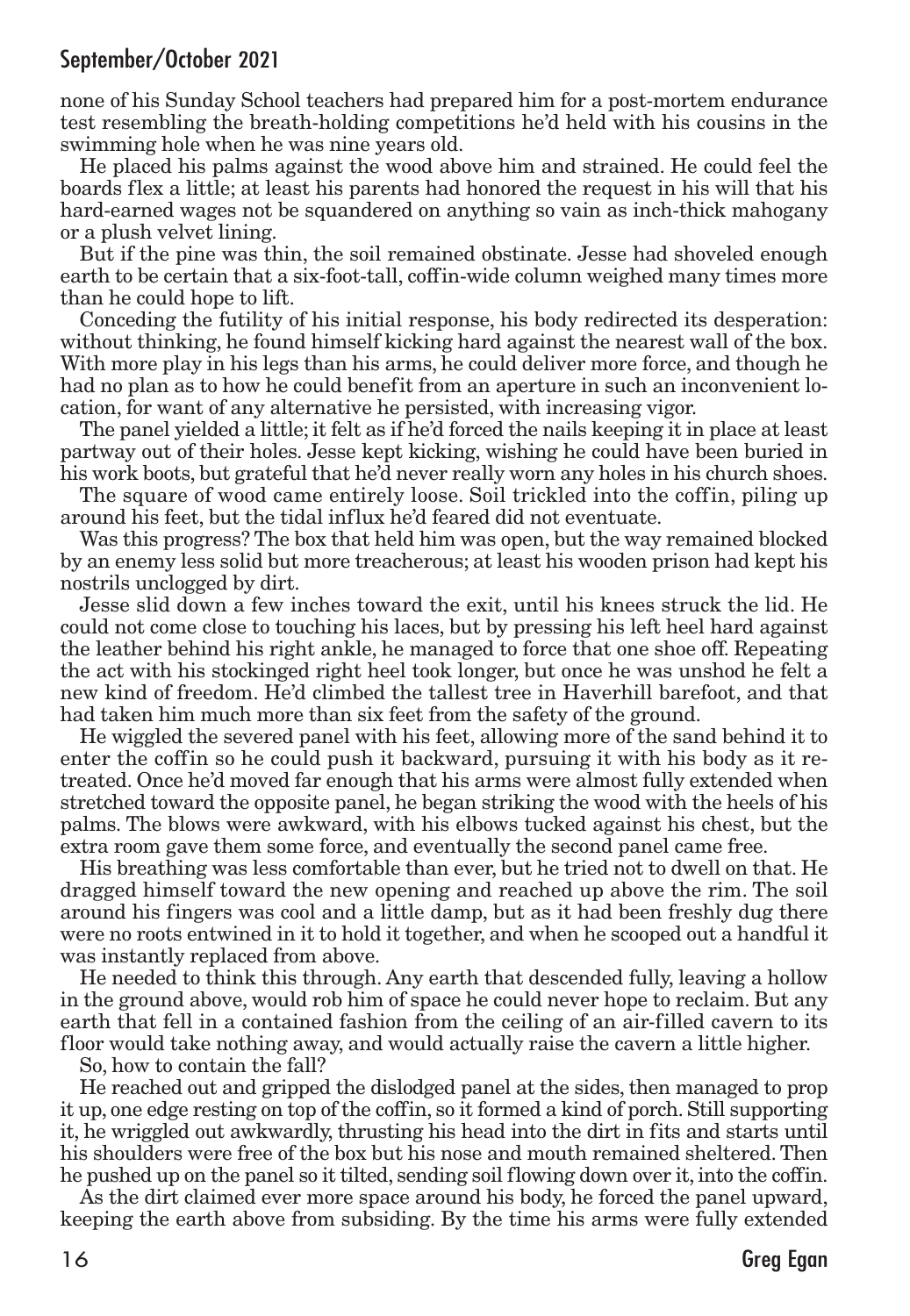his chest was almost covered in soil, but it lay upon him loosely, not heavy enough to impede his breathing.

Jesse rested for a moment, conscious of the precariousness of the hollow he now inhabited. But whatever doubts he had about the wisdom of his strategy, it wasn't as if he was in a position to concede defeat and walk away.

He proceeded to wriggle further backward, while raising his shoulders as much as he could, so that some of the soil that fell ended up beneath him, propping him up. His arms ached almost beyond endurance, but he kept them rigid; if he let the panel drop, that would be the end. By the time his waist emerged from the coffin, he was reclining at a considerable slope, with his back halfway to vertical.

He let the panel tilt more sharply, so the soil slid over it faster, and found he could push it up more easily. The weight above it was surely much less by now; his hands might well be halfway to the surface. His mouth and nostrils were full of grit, but the panel was still shielding him well enough to let him inhale without choking.

He worked his knees past the top edge of the box, then strained to straighten his hips. Loose soil cascaded down, but the panel bit through the dirt ceiling, letting him rise, until the soil had found a new home around his thighs and buttocks, supporting his stance and granting the muscles in his legs some respite.

He was giddy now, and the rest did nothing to assuage that; the air around him was all but exhausted of its potency. Jesse hesitated, but he could see no other way: he drew his arms down, lowering the panel, keeping his face beneath it but allowing the soil above to collapse into the space in front of him.

The avalanche that would decide his fate was so soft he barely heard it, but the darkness changed abruptly from black to gray. As he dropped the panel, a few handfuls of dirt fell onto his face, but the air already smelled a thousand times sweeter. He looked up, and was puzzled that he could see no stars, but then he reasoned that the moon was just out of sight, drowning out their light.

With his face no longer buried, he was tempted to spend a while just recovering his strength, but then he noticed the sand trickling down around him. He found the panel again and reached up with it, embedding it into the side of the pit to give him purchase.Then he heaved himself up, pulling his feet out of the coffin, almost raising his eyes above the ground.

His next moves floundered, to a point he was almost willing to think of as comical; he did not believe he was at risk of suffocation any more, and the mere indignity of thrashing around in a hole in the dirt rather tickled him by contrast. But then the whole business just became tiresome, and he wasn't inclined to accept the further humiliation of bellowing for assistance.

He was also, he realized, more desperately parched than he'd ever been.

His efforts to ascend had twisted him around. He reached out reluctantly to grip the stone at the head of his grave; like the coffin, it wasn't extravagant, but it was weighty enough not to yield completely and slide down into the hole on top of him.

He got his shoulders out of the pit, and then dragged the rest of his body up onto the ground. He lay there for a while, coughing, snorting, and spitting until he was able to take a breath without immediately finding another particle that needed expelling.

When he rose to his feet and looked around, he knew exactly where he was: Horse Meadow Cemetery. His sister Charlotte was buried nearby. Jesse had been too young to have been told more than the barest details when she'd died, but now he fervently hoped that the poor child hadn't endured anything akin to his own experience.

Though there was no one in sight, he walked over to the shelter of a tree that would hide him from the road, before disrobing and shaking the dirt out of his clothes. As he dressed again, he thought about his shoes, but decided they could wait until morning, and a penitent undertaker's assistance.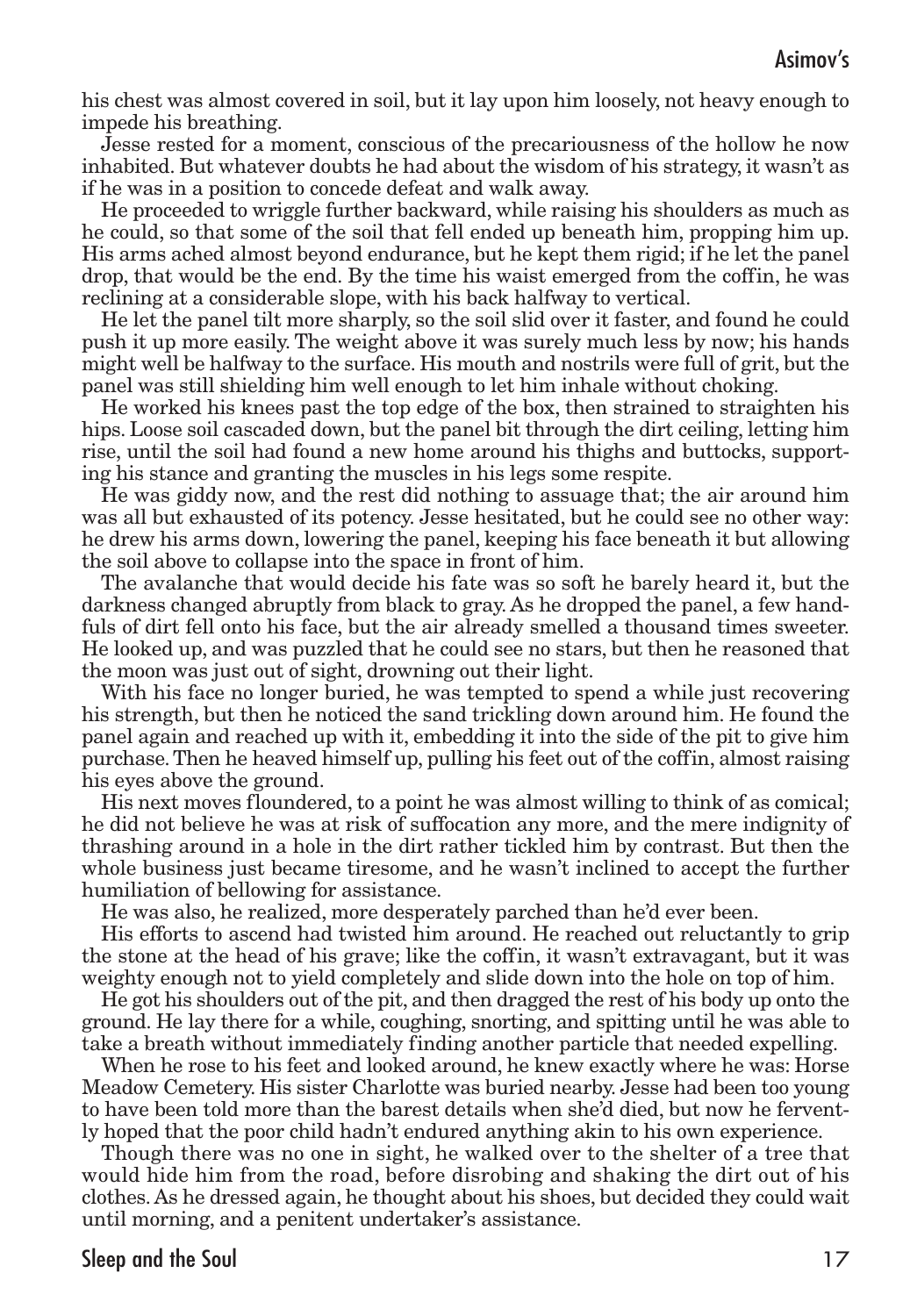Resolved on that final point, he set out for his parents' house.

\* \* \*

#### 3

There was lamplight showing from the sitting room window, which likely meant guests were present. Jesse hesitated, unsure if a witness from outside the family would render the shock of his reappearance harder for his parents to deal with. But he could hardly pass the time wandering the streets until they were alone, and whatever he did, everyone in town was going to have to learn the truth eventually.

He knocked firmly three times, then waited. When the door opened, his father's expression of stunned disbelief was exactly as Jesse had expected, but the only cure for that was a proper account of the situation.

"Looks like I got written off too soon," Jesse explained."Got some blow to my head that caused all this confusion, but didn't come close to finishing me off."

His father stood gaping at him, as if he was a talking dog. "It was all a mistake," Jesse emphasized."I ain't never died. It just looked that way."

This still brought no reply. Jesse was beginning to feel uncomfortable standing on the doorstep; he eased his way past his father and entered the house.

As he approached the sitting room, his mother was already rising from her chair, no doubt having overheard everything he'd said. But like his father, there was no hint of joy, or even relief, in her demeanor.

"I'm fine, Ma," Jesse assured her."It was a struggle getting out of that box, but . . ." He spread his arms and invited her scrutiny."I must look a sight, but there's nothing wrong with me a few cups of water won't fix."

His mother glanced off to the side, as if seeking someone else's guidance. Jesse came closer, and saw that her companion was his fiancée.

Felicia gazed at him with a kind of astonishment that struck him as at least a little less morbid than the variety he'd experienced so far. Jesse was tongue-tied for a moment, though that was more due to the presence of his parents than any reticence she herself induced.

"I missed you sorely," he declared, with awkward sincerity. Then he wondered if his choice of words, right at this moment, risked evoking some macabre image of an unnatural, tomb-shattering devotion, and added in clarification,"Every day in Vermont, I was waiting for the day I could get back to you."A little romantic talk was fine, but no respectable woman wanted to hear that she'd lured a man right out of his grave.

Felicia opened her mouth as if to express a reciprocal sentiment, then caught herself. But if she wasn't quite convinced yet that his post-funerary manifestation was entirely mundane, she seemed much further along that road than his parents.

"I'll fetch some water," she said.

Jesse moved further into the room to let her pass. As he turned, he saw his father eyeing her with disapproval.

"Aren't you glad to have me back?" Jesse asked. He could sympathize with anyone confronted with a shock like this, but if he'd returned from a battlefield after a mistaken report of his demise, he would have expected a tearful embrace or two by now.

"If you didn't die," his father challenged him coldly,"then tell me about your journey." "My journey?"

His father nodded."From Cavendish."

"They put me in an oxcart," Jesse replied. There'd been one at the work site that they'd used to bring in supplies. "I was resting my eyes to try to ease the headache from the blow, so I didn't see a whole lot else."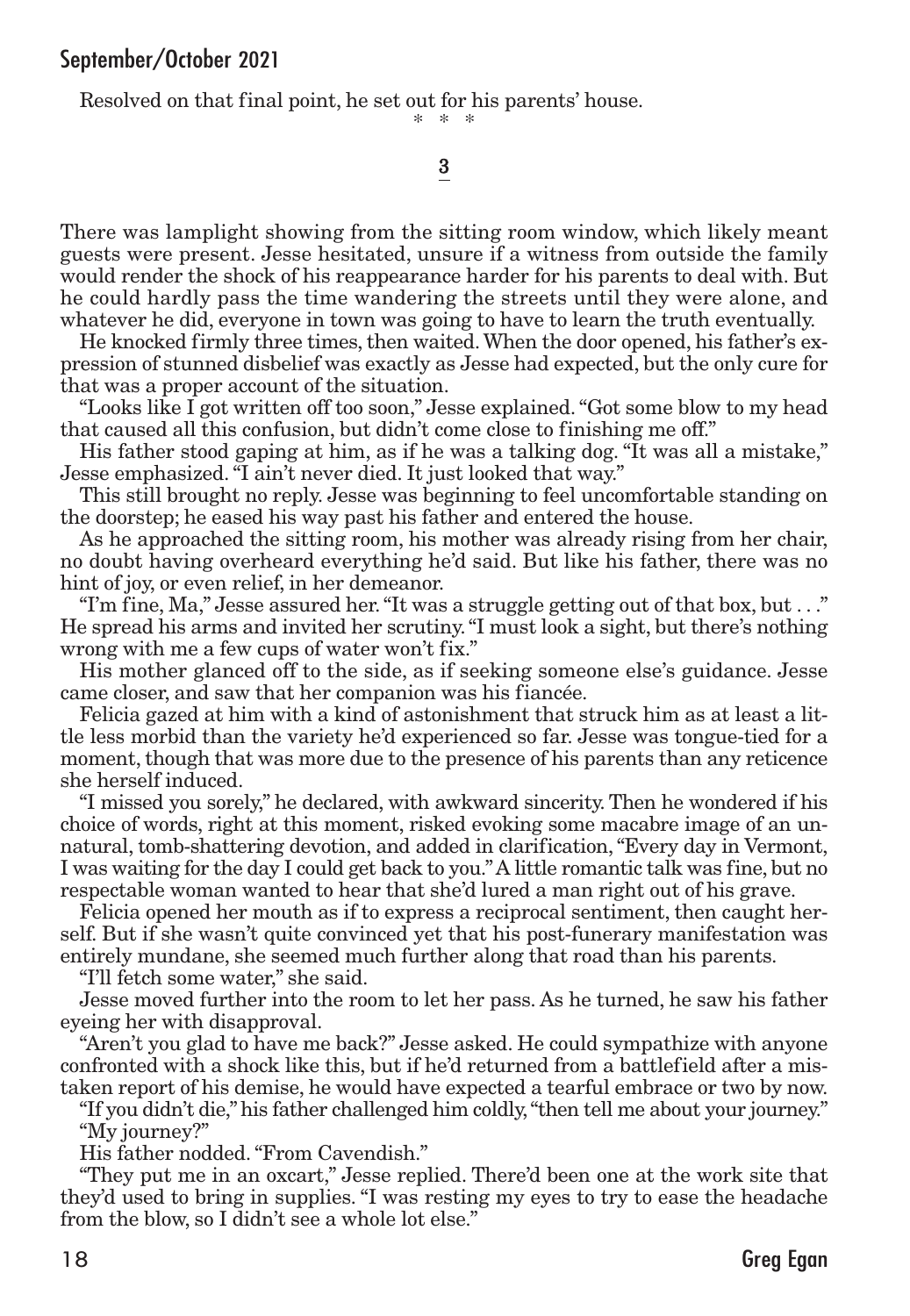"Resting your eyes? For three whole days? And when the undertaker stripped you naked to put you in that suit, you didn't feel it was time to complain?"

Jesse had no answer to that, but he was sure of his present state."You know what a properly dead man smells like, after three days?" He offered the back of his hand, and when his father declined to sniff it, he did so himself. "Not like this. I might be due for a bath, but I ain't putrid like spoiled meat."

Felicia stood in the doorway with a pitcher of water and a cup. Jesse walked over and took them from her, then drank until his stomach was bloated.

"A demon has seized the body of my son," his father proclaimed, with an air of grim resignation, as if he'd been resisting this conclusion, but run out of alternatives. Jesse glanced at his mother, hoping she might choose the side of sanity in this debate, but she began to wail.

"That's not what happened!" he said."Just because I don't recall one wagon ride in every last detail doesn't mean I'm not your son!" Hadn't he said he'd come in an oxcart? But for a thirty-mile trip, when the cart was needed back at the site—

"'The soul is like a silken thread,'" his mother declaimed wretchedly."'Stretching unbroken from birth to paradise.'"

"Well, I know that's in the Scriptures," Jesse conceded, "but what if the thread's just a little worn? You mend what's frayed, you don't throw it out."

"So you were dazed by the blow," Felicia suggested, "but you never lost track of your sense of yourself."

"Absolutely," Jesse affirmed.Whatever else he'd been unsure about, he'd never had any doubts about his own name, or his own history . . . except during the period in which, apparently, he hadn't been thinking anything at all.

He turned to his father. "I know who I am. Ask me any question about my childhood. Ask me anything that only you and I could know." He struggled to find an example to offer. "Didn't I make a fool of myself when you tried to teach me fishing? That trout got right out of my hands and I fell flat on my face and started bawling."

His father gazed back at him with a look of revulsion. "A demon pillaging a dead man's memories doesn't raise a man from the dead."

"I never died!" Jesse insisted."Did you listen for my breathing? My heartbeat?" His mother said,"The life of the soul is not the life of the body."

Jesse looked to Felicia. He could see that she believed him, but she was afraid to speak directly against his parents.

"I was dazed, and now I've recovered!" he pleaded. "When cousin Nathaniel became so drunk at his sister's wedding that he lay down for the rest of the afternoon, did anyone declare he was a demon and banish him to Hell?"

His father's face took on a hint of tenderness, but he wasn't meeting Jesse's gaze, he was staring past him. "I already buried my son. I don't have it in me to mutilate his body, but the other townsfolk won't be so reticent."

Jesse was speechless. He'd survived an ordeal that should have garnered him at least a little admiration for his stubborn resilience—and his reward was to be threatened with a mob intent on his decapitation?

He strode out of the sitting room, and went to see the state of his own room at the back of the house. He didn't need a lamp to find his way around; the moonlight through the window was more than enough to see by. His belongings had not yet been discarded. He packed a bag with clothes and a blanket, put on his work boots, then headed for the kitchen.

He took some bread, and a flask of water. He was still angry, but a part of him with a cooler head was wondering: perhaps his parents were looking out for his safety? Whatever stance they'd taken, they could not have fended off a throng of zealots intent on sending him back to his grave in pieces. Perhaps the only way to save his life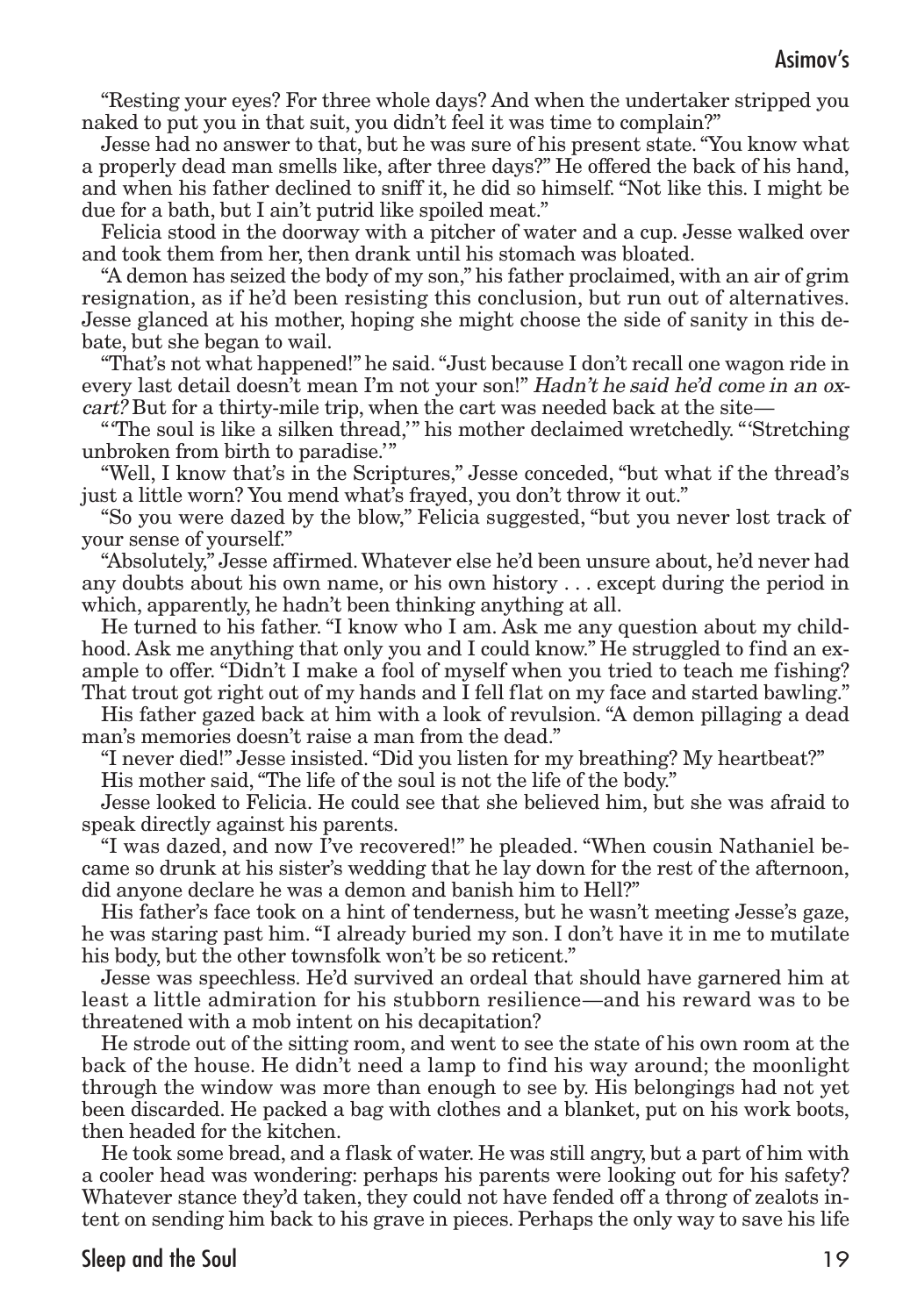was to shun him.

Jesse reached into the hole in the wall beside the pantry and pulled out a wad of bills. The railroad company didn't seem to have cheated his next of kin out of the wages they'd owed him, and his funeral had clearly been suitably miserly, but he still felt reluctant to take too much. After thinking on it, he divided the sum fairly in two, and placed his parents' half back into the hole.

As he turned, he saw Felicia standing in the doorway, the backs of her eyes catching the moonlight. She stepped forward and took his arm.

"I'll come after you," she whispered."In a week or two."

"You'll need money for the journey," he replied, holding out the bills he'd retained. "I have enough. Just tell me where you'll be."

"New York City." No one would know his face there, let alone that he'd clawed his way out of the ground.

"How will I find you?"

He thought for a moment. "I'll look for work on the Hudson River Railroad." Though he couldn't bring a letter of recommendation, perhaps they'd give him a trial anyway, offering him the chance to demonstrate his skills."Even if they don't hire me, I'll get lodgings close by."

Jesse heard his father approaching. He had no stomach for a confrontation now, let alone putting Felicia in danger for taking his side. But as he retreated he caught the look on her face: she was every bit as resolute as he was.

On his way out of town he stopped at the cemetery and cleaned up his gravesite as best he could: straightening the tombstone and scooping dirt from the mounds he'd created back into the hole. Then he stood for a while at Charlotte's grave, praying that she was—and had been—at peace.

He left the cemetery and headed south, walking in shadows wherever he could, turning his face to the ground and raising the collar of his coat against the chill, hoping that anyone seeing him pass would take him for a traveler and make no effort to recognize him.

Once he'd reached the open countryside, he moved more freely. He glanced up at the Moon: three days skinnier than he recalled it on the night of the accident.Those days were lost to him; he couldn't deny it. But what did that mean?

As a child, when his teachers had caught him with his mind wandering and told him that the Devil was tugging on his soul, he'd taken it as nothing but censorious nonsense. But he believed the Gospels, and when Jesus had roused the insensate whose grieving families had left them for dead, they really had been dead. Summoned to life again, they had described their journey to Heaven and back, leaving not a single moment unaccounted for.

And when Jesus had endured three days upon the cross without so much as closing His eyes, until His shamed persecutors took Him down to recuperate in the arms of His mother, He proved through His suffering that the soul could not be divided. He could have ascended into Heaven and seen His wounds healed in an instant, but instead He had stayed to show the world that whatever torment was inflicted on the flesh, the thread of consciousness itself remained unbroken.

Jesse had no memory of any trip to Heaven, nor reason to believe that the Lord had intervened to revoke his death. Of all the things his parents had been praying for, their son appearing on their doorstep had clearly not been one of them.

So what explanation remained? As far as he recalled, the Bible didn't actually address his particular circumstances. Jesse couldn't swear that a silver-tongued preacher might not have swayed him into believing that a man whose burial he'd witnessed with his own eyes could only have risen by demonic means—but with the shoe on his own foot it was considerably harder to take the proposition seriously.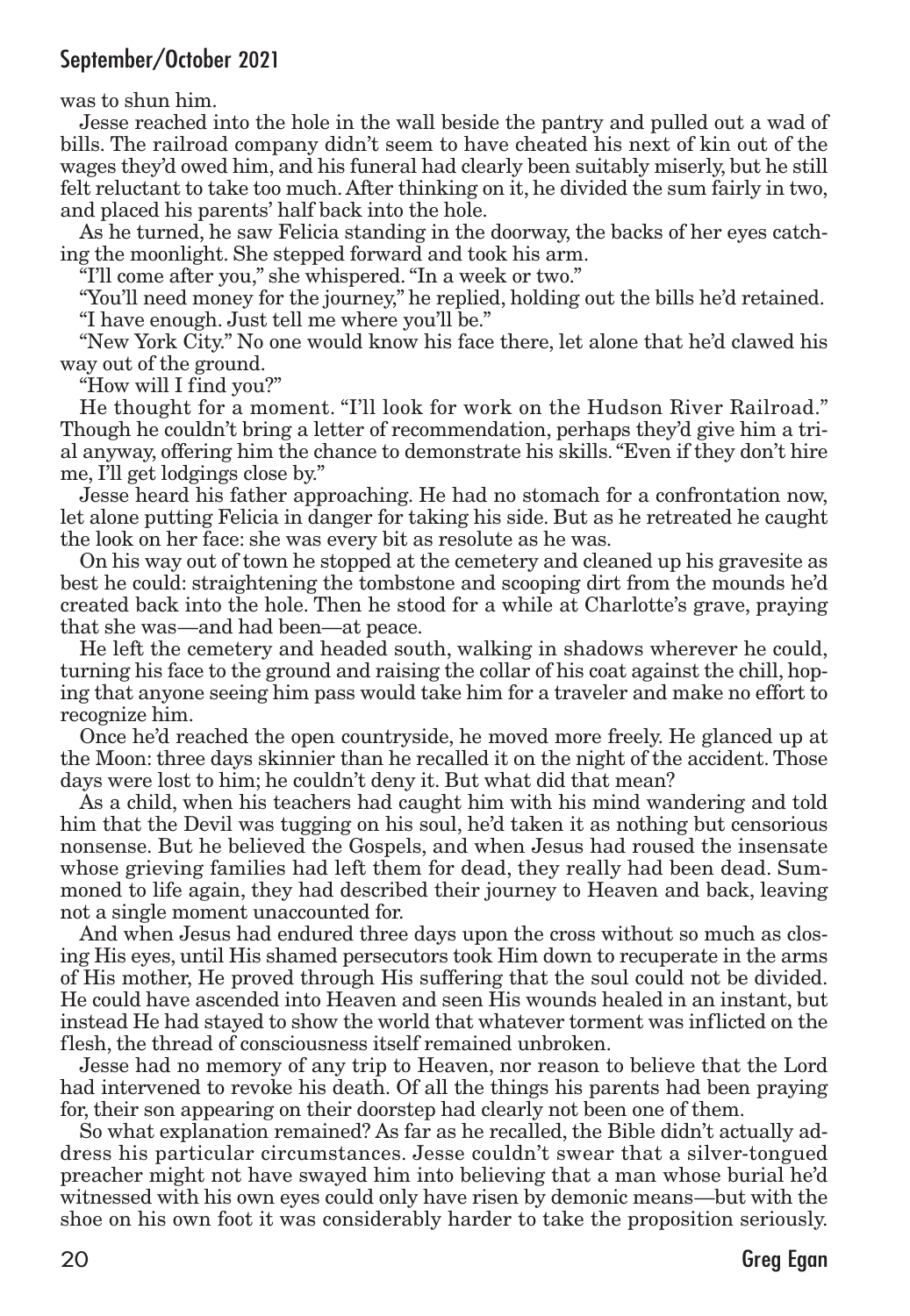Could he actually be a demon pretending to be a man, and not even know it? Could he have stolen this body, and the dead man's memories, with such diabolical efficiency as to deceive even himself ?

Jesse gazed at the long road stretched out in front of him. Even if that were true . . . who would be possessing whom? Because whoever he was, he had no intention of living an evil or dissolute life, or doing any harm to anyone.Whether he was the real Jesse Sloss, who'd risen from the grave out of sheer tenacity, or some abomination that had merely clothed itself in his flesh and his history . . . Jesse Sloss's history had somehow won the battle to dictate the terms of Jesse Sloss's future, just as surely as if he were alive.

He knew what his plans were, and he knew Felicia would be there beside him. That was what mattered. To Hell with everything else.

\* \* \*

#### 4

Jesse was weary, but he took the stairs two at a time to complete the ascent more quickly. If he let himself grow sluggish, he just found himself resting on every landing, and the whole business lasted three times as long as it needed to.

When he entered the apartment, the only light was the glow from the wood stove; Felicia stood beside it, ladling broth over a simmering stew.

"That smells good," Jesse told her. In fact, it smelled so glorious that he was ready to swoon from a mixture of hunger and gratitude.

"I'm going to have to leave as soon as I've eaten," Felicia said."They want me back at the workshop for a second shift."

"You should have said no."

"And lose the job completely?"

She lit a lamp before serving the food, which struck Jesse as an odd extravagance until he saw a copy of the New York Sun laid out on the table.

"Something here you want to show me?" he guessed.

"I don't know if it will amuse you, or make you angry," she said."But I didn't want you to learn about it indirectly."

Jesse skimmed the front page, but failed to detect anything of interest. "Where is it?"

"Page six. Third column, halfway down."

He found the piece and read it aloud. "'The Vermont Phoenix reports that several witnesses in the town of Haverhill, NH, have spoken of their encounters with a recently deceased railway worker, Mr. Jesse Sloss. While known in life as a restrained and taciturn young man, Mr. Sloss was observed post-mortem acting wildly, brazenly and licentiously, causing a nuisance to many citizens, who were forced to drive him away with whatever implements lay to hand. His grave remains empty, but townsfolk believe their firm actions have succeeded in discouraging further visitations.'"

"No mention of sulfurous breath?" Felicia joked.

"I must not have left things as tidy as I thought at the cemetery," Jesse concluded glumly. Or there'd been some subsidence after he was gone that filled in the coffin and left a hollow above it, prompting some busybody to investigate further.

"It's not worth fretting over," Felicia said."With no portrait, and no one here knowing you as Sloss, I can't see it causing any trouble."

"Except that everyone in Haverhill will harbor suspicions about you now, wondering if you're in cahoots with a corpse. And you can't lie to your parents forever."

"I never lied to them," she insisted."I've just omitted a few details from my letters."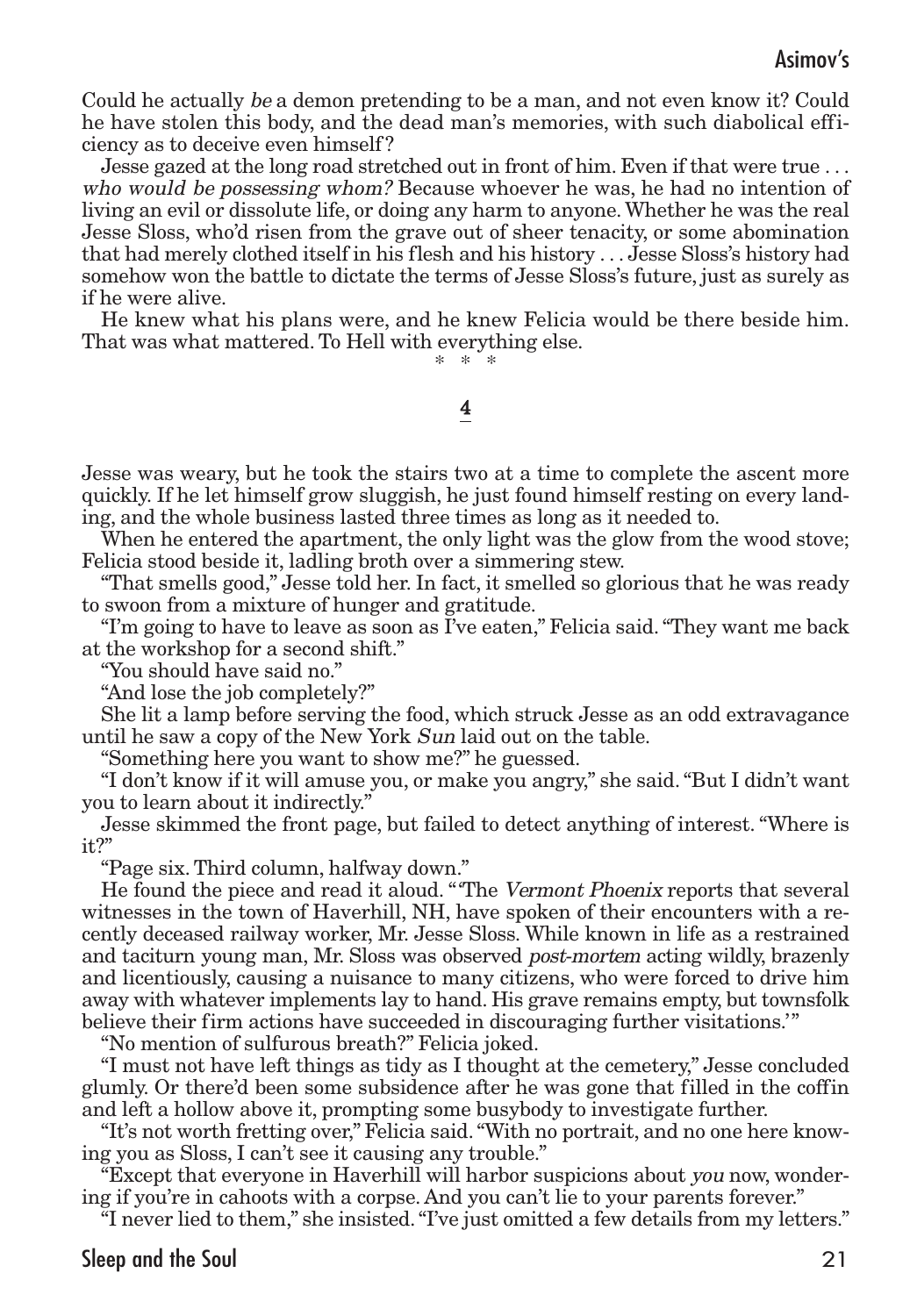"They're going to want to visit here, eventually."

"Not if I visit them first," Felicia retorted."I've made it plain that I'd have no room to accommodate them, that my job keeps me busy, and that there's nothing at all pleasant they could do to pass their time here."

Jesse could see that he was beginning to annoy her, so he let the matter drop. When they sat down to eat, he confined his remarks to compliments about the meal.

"Sarah's been told to come into the workshop,too,"Felicia said."Would you be able to watch her son while she's away? He's been poorly, and she doesn't want him left alone."

"Of course." Jesse liked young Robby, and though he was too tired to face the prospect of playing games all night, if the boy was unwell he wouldn't be intent on that either.

When Sarah let them in, Robby was lying on the couch, and even from the doorway Jesse could hear the rasping of his lungs."That ain't good," he said quietly."Has he seen a doctor?"

"Not yet," she replied. "When I get back, if he's no better I'll take him to Dr. Harlow."

Sarah looked harried, and Jesse didn't want to add to her burden. "I'll sit with him," he said. "Don't be worried."

He bid the two women farewell, and settled in an armchair facing the couch. Sarah had left a lamp to keep her son's attention from flagging; Robby's face and neck glistened with sweat, and his eyes swept the room restlessly, not seeming to fix on anything.

"Would you care to hear a story?" Jesse offered.

" $S$ ure"

Jesse was stuck for a moment; he wanted a cheerful diversion, not a tale where the protagonists died horribly for the sake of the audience's moral improvement. "In the town where I lived, there was a cat," he began."He walked on his hind legs, he wore a pair of fine britches, and he was as talkative and well-read as any of the townsfolk."

"In your own town?" Robby asked.

"Absolutely. This cat's name was Solomon, and everyone admired him for his lively conversation. He only had one vice: from the middle of the morning to the middle of the afternoon, he'd curl up in the sunshine and fall asleep."

Robby laughed softly, then spluttered for a bit. Jesse was smiling himself, but then he wondered why he found the idea amusing. Of all the animals, cats had the eyes that most resembled a person's. If a cat talked, you might be tempted to take its opinions seriously. But if it was, still, truly just a cat, it really would close its eyes and grow dead to the world for hours on end, every single day.

"One morning," he continued, "Solomon was walking down the street when he came across two neighbors arguing. Mr. Parfitt had built a fence between his property and that of Mr. Truss, but Mr. Truss believed it took some of his own land and placed it on Mr. Parfitt's side. The three of them discussed the matter, and after a while Solomon came up with a suggestion: Mr. Truss could build a fence of his own, on the line he believed was the true boundary. In between the fences the land would still be unreachable from both sides, so he wouldn't gain any land for himself, but if he placed the fence correctly it would prevent Mr. Parfitt from retaining any ill-gotten acreage."

Jesse paused. The boy's eyelids were fluttering and his rasp was hoarser than ever."Robby?"

"Hmm?"

"How are you feeling?"

That elicited no reply.

Jesse rose and walked over to the couch. Robby's eyes had fallen entirely closed,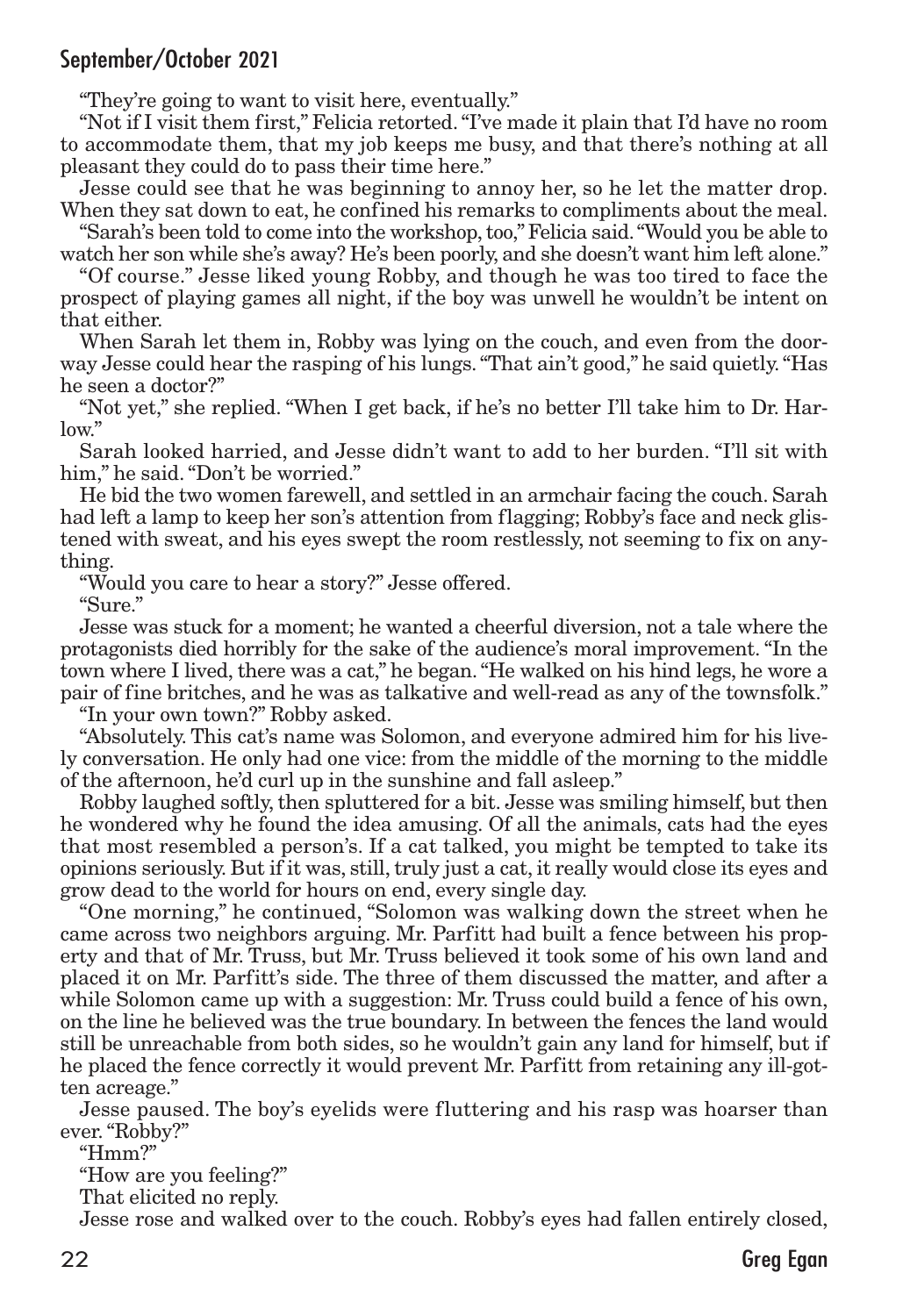and when Jesse touched his shoulder he didn't stir. "You need to speak, or nod your head," Jesse urged him."I know you don't feel well, but you need to speak."

Jesse lifted him into his arms; he was limp, but he was certainly breathing: the sound was like a saw hacking through a log. His head lolled against Jesse's shoulder, and the fever in his cheeks was palpable.

Jesse paced the room, torn between one instinct that told him to treat the ailing child gently and allow him as much rest as possible, and another that instructed him to rouse the boy at any cost. "You're still with me, aren't you?" he said. "When your Ma comes home, you can tell her the story of Solomon and the fences, from start to finish, as proof that you never been gone."

The sound of Robby's exhalations was growing more alarming: each breath was accompanied by a viscous gurgling, as if his lungs were pushing against something much thicker than air.

On a winter's night, when he was barely six years old, Jesse had heard his parents arguing over his sister Charlotte's crib. His father had wanted to call for the doctor, but his mother had begged him not to.

Why? Jesse had never understood before, but now it seemed plain: Charlotte had lost consciousness, and his mother was afraid that if the doctor saw her in that state, he'd insist on burying her.

So the doctor never came. But Charlotte had died anyway.

Still carrying Robby, Jesse walked out into the corridor and banged on the nearest door.After a moment Samuel Wilkinson emerged, looking annoyed at the disturbance.

"I'm watching him for his mother, but he's ailing," Jesse explained."I'd be obliged if you could fetch Dr. Harlow." Jesse kept the boy facing away from his neighbor, concealing his precise condition as much as possible.

"Of course," Wilkinson agreed."I'll get my coat."

Jesse returned to Sarah's apartment and waited, walking with the boy, rocking him gently. He muttered soothing nonsense aloud and offered confused prayers from his heart. But if he was dead himself, a demon walking around in stolen flesh, why would the Lord heed him? And if Robby had already gone to Paradise, what point was there in willing him back?

When the knock came Jesse hesitated, suddenly fearful that he'd made the wrong decision, but he'd left the door unlatched. Dr. Harlow entered, and swiftly took charge of the situation.

"Put him down on the couch," he said.

Jesse complied, then stood back while the doctor made his examination. He started rehearsing lies in his head: The boy was speaking until a minute ago. He's surely just tired of me pressing him for conversation.

"Can you heat some water?" Harlow asked."A pint or so. Not to boiling, but as hot as you would for a bath."

When Jesse brought the water into the sitting room, Harlow added something to it from his bag, then he held Robby up so his face was above it. "Drape that over him, like a tent," he said, nodding toward the blanket lying crumpled on the couch. The scented water smelled like peppermint oil, but there was something stronger too; Jesse could practically feel his own sinuses dilate as he backed away.

"He's going to be fine," Harlow said. "This will clear his lungs, and his own body will do the rest. He'll just need to lie quietly for a while."

"Thank you."

Harlow scrutinized his face; Jesse knew his eyes were red from weeping, and he averted them self-consciously."You're a friend of the family?"

"Yes, sir. My name's Jesse Cole."

"You were right to call me, Mr. Cole. This treatment will ease his distress."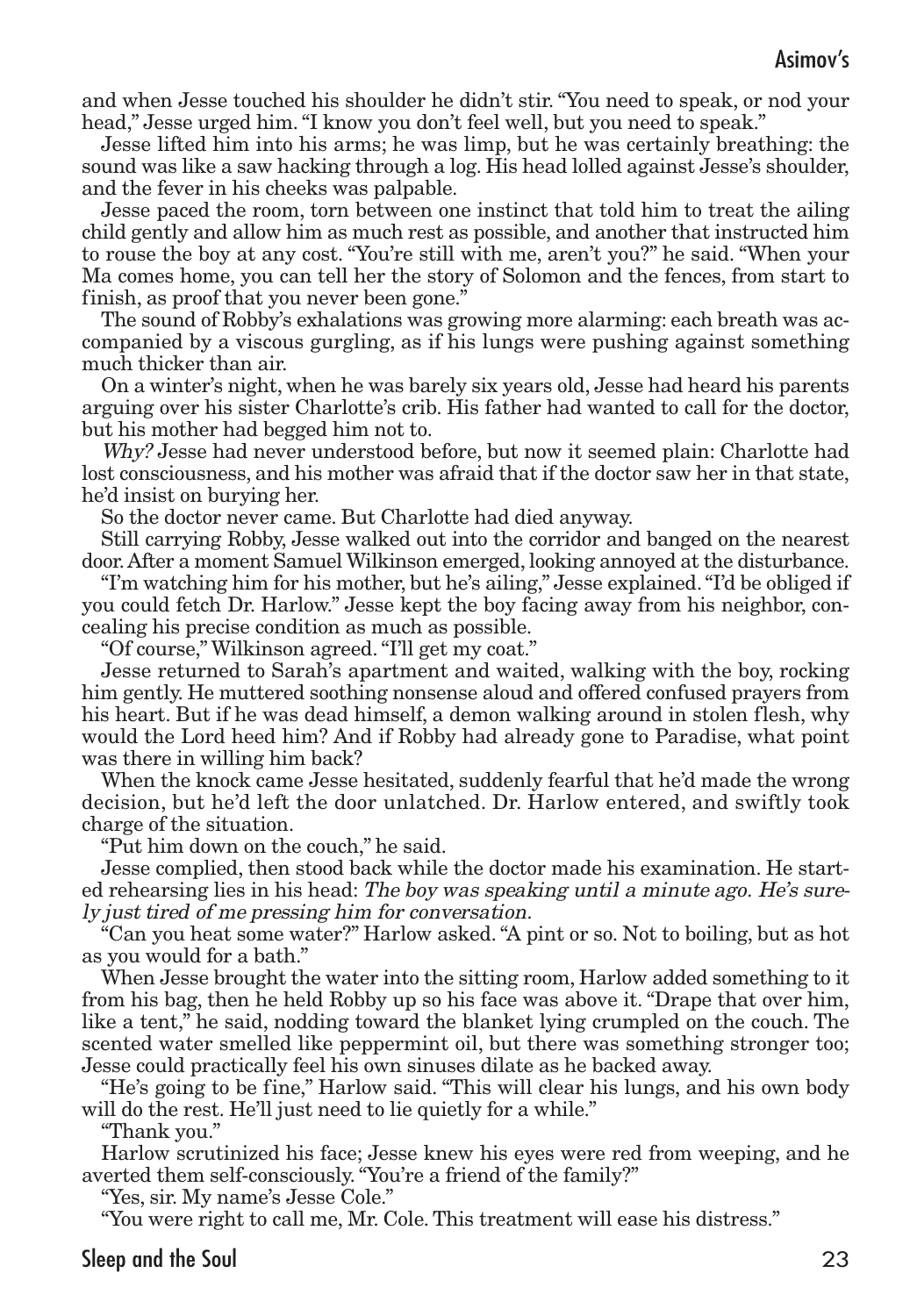Jesse didn't know what to say. There was no talk of putting Robby in the ground just because he'd grown unresponsive, and no suggestion that his mother should recoil from him in horror if he emerged from this state of animalistic dormancy and tried to convince her he was still who he had always been.

"In my home town," Jesse said, "the practice has sometimes been to rush to judgment on the question of the soul's departure." He looked up, wondering if he'd been unwise to raise the matter; if he forced the doctor to take a position, he might grow nervous and shift his ground.

But Harlow remained steadfast."I have read the Bible, Mr. Cole.There is no verse I can recall that commends the premature interment of children. Or grown men and women, for that matter."

Jesse could already hear the boy's breathing growing more regular."You won't get no quarrel about that from me."

Harlow laughed."I wish every colleague and member of the public were as easy to persuade as you, sir."

"I don't claim to understand the whole business myself," Jesse confessed. "But after eighteen hundred years of Christendom, why can't people be settled on this?" Arguments over the finer points of theology might continue to the end of time, but that was no excuse for leaving the question of burying a person who might yet be revived down to local custom, or some layman's opinion.

"Aristotle thought it was the absence of sleep that most clearly elevated man above the animals," Harlow mused."He believed that the continuity of self-awareness was crucial for the development of the rational soul. Galen, however, was quite relaxed about the matter, and believed that whenever sleep was curative it should not be discouraged. Many cultures have taken the same view; in much of Africa, there is no shame or ostracism associated with a temporary loss of consciousness.

"But in Europe, a tradition arose in which the Passion of Christ—with His eyes wide open, and His senses unflinching—was viewed in opposition to the 'abomination' of sleep. The Gospels themselves say nothing about sleep, but the convenience of this stance seems to have proved irresistible."

"Convenience?" Jesse held his anger in check. "How is it convenient to bury our children alive?"

"We don't, for the most part," Harlow replied."More often, we just keep quiet about the lapse. But since there are other cultures who make no secret of experiencing this condition—no more common to them than to us, but less hidden by shame—that offers us a pretext to question their humanity. To subjugate them, to steal from them, to enslave them."

Jesse was not convinced. He could accept that greed and hypocrisy had the power to shape people's beliefs—but weren't there genuine questions of theology that remained, regardless?

"If we lose consciousness without dying," he said, "then where is the soul for the duration of that event?"

"The Scriptures say the soul is unbroken," Harlow replied."They never say that it can't, itself, sleep."

"But when Jesus roused the insensate," Jesse protested, "they all told their families that they'd been to Heaven!"

"They did indeed. But why would He have bothered rousing anyone who was, in fact, merely asleep, and would have woken of their own accord?"

That did make some sense, but it only left Jesse more frustrated."You have an answer for everything. But an awful lot of folks see it very differently."

"We understand many things imperfectly," Harlow conceded. "But however contentious a matter might be, my own counsel would always be to avoid taking a position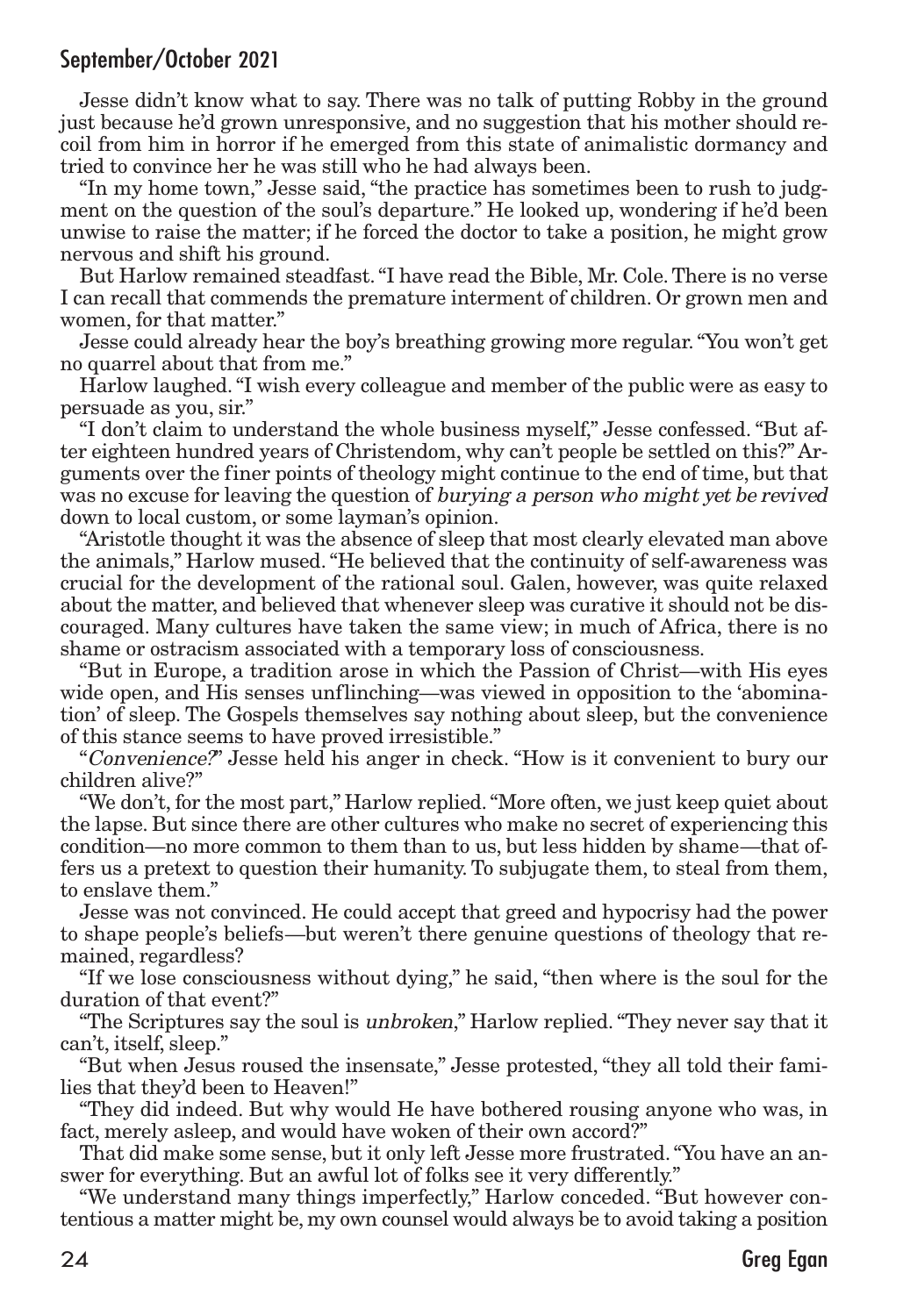that justifies barbarity."

He motioned to Jesse to approach and take the blanket away.Together they set the pan of water aside and eased Robby onto the couch.

"What do I owe you?" Jesse asked.

"A quarter. That will cover these drops, which you can administer the same way again if the congestion recurs."

Jesse handed over the payment, and Harlow insisted on writing out a receipt.

"What should I tell the boy's mother?" Jesse asked.

"Just tell her about the treatment I administered, that the child is recovering, and that I recommended rest. The less emphasis you place on the nature of that rest, the less it should trouble her—but from the dealings I've had with her in the past, I doubt there's anything to fear in that regard."

As Jesse closed the door, he felt as if he'd spent the last half hour in an entirely different world, where every malign force that had upended his life since the accident could be banished through nothing more than the application of reason and moderation.

It was an appealing place to visit. But it was not the world he inhabited.

\* \* \*

#### 5

"Mr. Cole?" someone shouted."A very good evening to you, sir!"

Jesse turned to see a carriage moving down the street beside him, with a welldressed but burly looking man leaning out the window.

"What can I do for you?" Jesse asked, unsure how this stranger had come by his name. If he worked for the railroad company, Jesse had no memory of ever seeing him there.

"My employer would like to meet you, to discuss a business proposition."

Jesse could only think of one thing that singled him out from the other workers heading home from their shifts. He shook his head apologetically. "Thank you, but I'm satisfied with my present position."

The man was undeterred and continued with a firm cheerfulness."Can I ask you to reconsider? My employer only wants a few minutes of your time, and the outcome could be very profitable for you."

Jesse smiled politely. "Please give your employer my regards, and my humble thanks for his generosity. But I'm expected in my home for dinner, and my wife will be concerned if I'm tardy."

"Just a few minutes, Mr. Sloss," the man insisted. "Sorry, my mistake—of course you're going by Cole now."

Jesse stopped walking, and the driver brought the carriage to a halt.

"What do you want from me?" he asked.

"Exactly what I said. Just meet this gentleman and hear him out. Do him that courtesy, and you won't be troubled again."

Jesse considered asking what the cost of him refusing would be, but thought better of it."Very well," he said.

The man opened the carriage door and Jesse joined him.

"My name's Stang." He shook Jesse's hand firmly then banged the roof of the carriage, and the driver set the horses trotting again. "Don't worry, it's a short trip." They turned into Broadway, heading south.

"What is it you do, Mr. Stang?"

"Me?" He gave a puzzled smile, as if the question was one he'd never been asked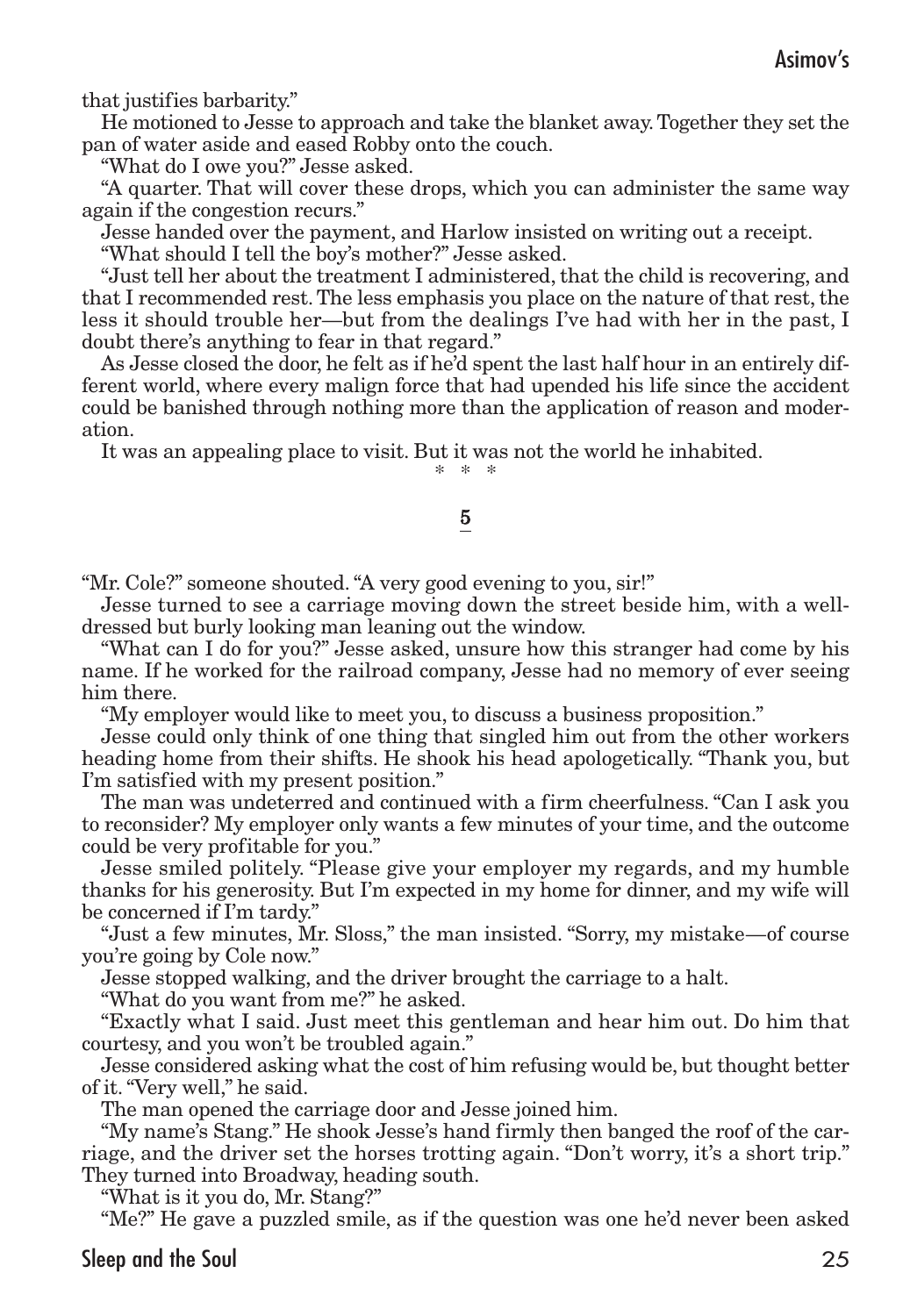before."Mostly, I look into things. Get to the bottom of them, so to speak."

"So you're a philosopher?" Jesse said dryly.

Stang was amused. "I believe I am. I should have that printed on my business cards: G. C. Stang Esquire, Practical Philosopher."

Jesse felt no need to inquire exactly who had sought Stang's aid in getting to the bottom of the strange reports out of Haverhill. He'd had a suspicion from the start, and the direction of their journey was doing nothing to dispel it.

They pulled up outside the Museum on the corner of Broadway and Ann Street. Dusk had fallen, and the building's white façade was already a dazzle of limelight.

"It is painful to the eyes this close," Stang conceded, shielding his own as they disembarked."But it does catch the attention from quite a distance."

Jesse could see a stream of enthusiastic customers filing into the street entrance, but Stang led him around the building, into an alley. He fished a keyring out of his pocket and opened a gate that blocked their way,then a door that gave admittance to the building itself. The hubbub of the crowd, approaching and within, could still be heard, muted, as they took three flights of carpeted stairs, with gas lighting flickering on every landing.

They walked down a short corridor to an antechamber, where a young man glanced up from a ledger he was writing in and nodded to Stang."He's expecting you."

Stang knocked on the office door, and a voice replied,"Enter!" But after holding the door wide open, he hung back, leaving Jesse to go in alone.

P.T. Barnum rose from his desk and approached to shake Jesse's hand, then ushered him into an armchair."I'm so pleased to meet you, Mr. Sloss!" he enthused.

"Likewise," Jesse replied, seeing little value in denying his identity. It was hard not to be distracted by all the garish posters plastered over the walls; even through the corner of his eye, the foot-high rendering of FEEJEE MERMAID! and GENERAL TOM THUMB! forced their way into his attention.

"I shall get directly to the point," Barnum said. "As soon as I heard your story, I knew it could be the basis for a highly educative and entertaining performance. We would commence with a dramatic portrayal of the events leading up to your accident, followed by a live reenactment of your escape from the grave. A tank full of soil, with one side built of sturdy glass, would allow the audience to observe every detail as you burrow your way to freedom. I have even procured the original coffin, for the sake of ensuring the utmost authenticity."

Jesse doubted that, but it was the least of his concerns. "To what end would I involve myself in any of this tomfoolery?"

"I'd pay you fifty dollars a week, Mr. Sloss."

"And what good would that do me, once I'm recognized on the street as a dead man? As a corpse animated by a demon?"

Barnum laughed. "This is New York! No one will come after you with pitchforks! People will be scandalized, or moved to pity, as their own temperaments and beliefs dictate, but no one has ever died from the public's fascination."

Fifty dollars <sup>a</sup> week. Jesse sat staring at the carpet, wondering if it might actually be the right thing to do. Once people tired of the act, he could grow a beard and change his name again. He and Felicia could buy a house in a small town somewhere; she'd write poetry and he'd farm hogs, and their children need never have an inkling of his history.

"After the thrill of the escape," Barnum continued,"you would have the opportunity to address the audience directly, and solemnly recount your experience of death. The blinding light, the pearly gates . . . whatever details you feel comfortable disclosing."

"There are no details to disclose," Jesse replied."That time was a blank page for me."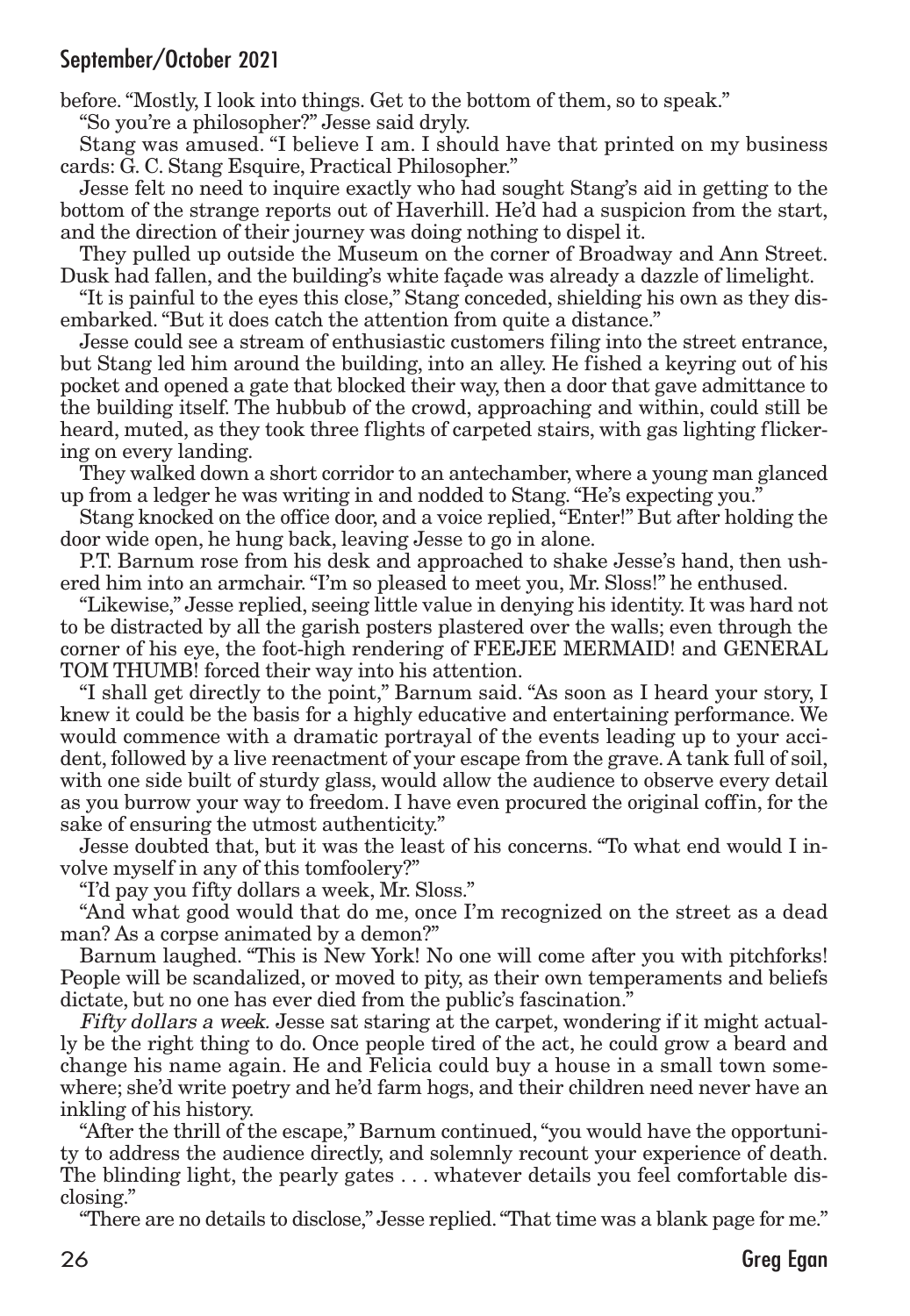"Then I'd be happy to help scrawl a little ink on it," Barnum offered. "I'm sure we could agree on an account that respects all of your own religious sensibilities, while offering the customers something to appeal to their hunger for both wonder and piety."

Jesse glanced up at the posters of Barnum's past attractions,then recalled the precise source of the unease that had been lingering at the back of his mind.

"I don't see one for Joice Heth," he said. He'd only been a boy when he'd heard his parents discussing the exhibit, but their disgust for the man behind it had been clear."'The Greatest Curiosity in the World.' Wasn't that what you called her? Surely she deserves a place on your wall?"

Barnum shifted in his chair."That was fifteen years ago.These days, I'm serving a more refined clientele. In a few months, I'll be bringing the most renowned singer in Europe to these shores, for the very first time—"

Jesse cut him off."You bought an old, blind slave woman, pulled out all her teeth, and paraded her around as General Washington's nursemaid."

"I leased her," Barnum corrected him tetchily. "Look, the whole business was a youthful misjudgment, I admit that."

More of the story was coming back to Jesse now. "Then you *cut her up!* When she died, you cut her up, and took money to let people watch!"

"A reputable surgeon performed the autopsy," Barnum stressed. "Purely to settle the question of her age. Having benefited from her claims to be one hundred and sixty years old, I owed it to the public to resolve the matter, openly and honestly."

Jesse rose to his feet."Forgive me, sir, but I think our business is concluded."

"Don't be such a hypocrite," Barnum said sharply."In a perfect world, we might all be ardent abolitionists, but no one's principles are quite as firm as they pretend them to be. For example, I'm told that your wife works in the garment district."

"What of it?" Jesse demanded.

"You don't know?" Barnum cackled. "Whose clothes do you think she's making those crude things whipped up in five minutes? Poor folk make their own, gentlemen use tailors. So whose bodies do you think she's cutting her cloth for?"

Jesse turned and walked to the door.

"Sit down!" Barnum said impatiently. "If you agree to my proposal, it will make you a small fortune. But either way, your secret's coming out. Either you'll see your portrait on a poster—knowing that it's drawing customers who'll contribute handsomely to your livelihood—or you'll see it in the papers, and know it's doing nothing but bringing suspicion and ire down on your head. That's your choice, Mr. Sloss. What's it to be?"

\* \* \*

#### 6

Jesse was spreading ballast when the foreman, Stephenson, came and drew him aside."Put your shovel in the tool shed, then go to the office and collect your wages. You won't be needed any more."

Jesse glanced back at the rest of the work gang for support, but no one would meet his gaze.These brawny, stalwart men who'd worked and joked beside him for months now looked like a gaggle of grimy-faced urchins who'd broken a window but lacked the courage to own up to it."Why? What have I done wrong?"

"Nothing," Stephenson replied. "But the office hired a few too many hands, and you're surplus to requirements."

"You know that's not true." They were at least a week behind schedule. "Are you going to look me in the eye and tell me you believe I'm some kind of spawn of Hell?"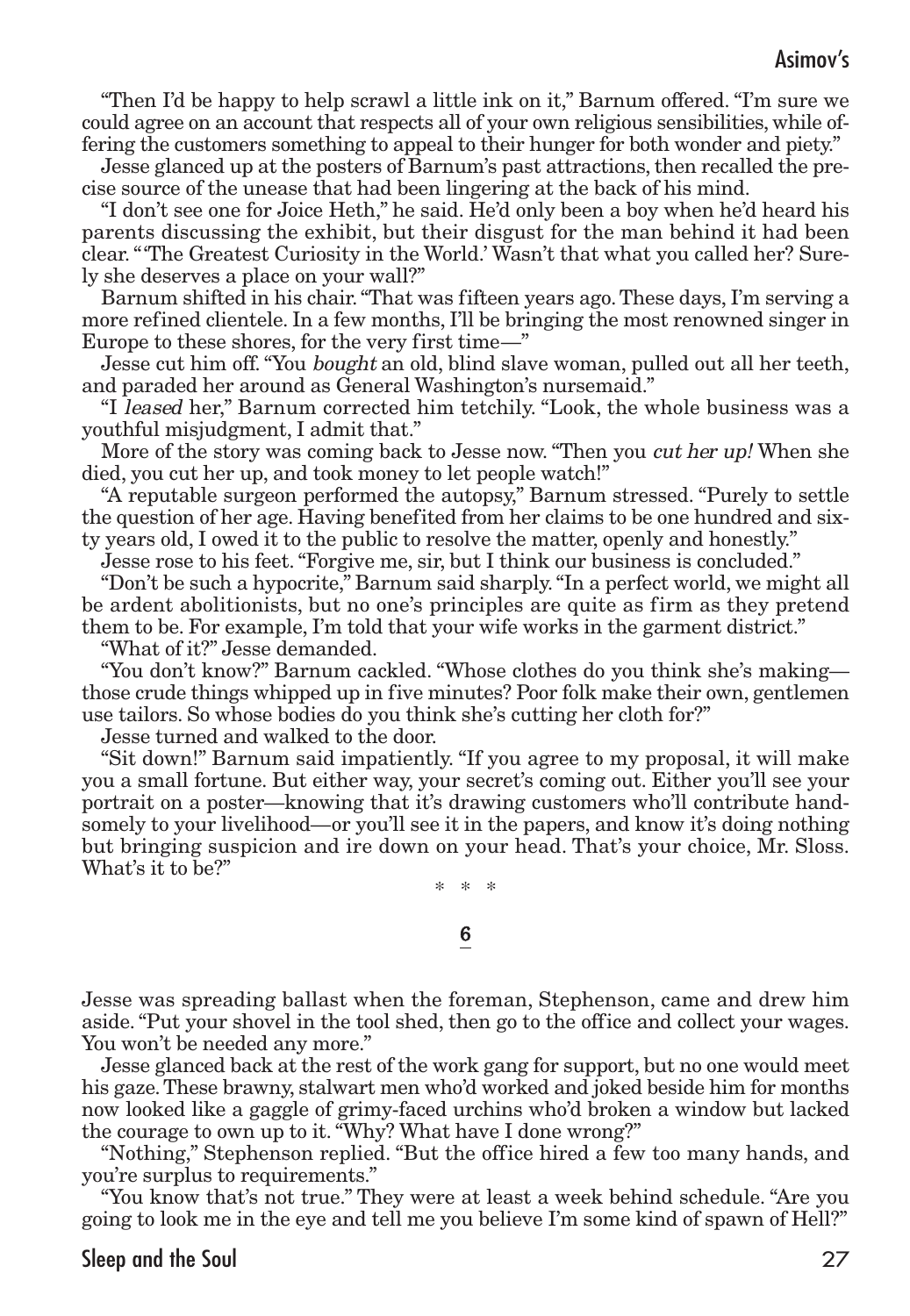Stephenson winced."Don't mistake me for a Bible-clutching spinster. You're a hard worker, and you never gave me any trouble; I don't care if you were buried in New Hampshire or not. But most of the men think you're bad luck. We've had three accidents since you joined—"

"And how many in the same time before that?" Jesse demanded.

Stephenson shook his head."It's out of my hands, Cole. Collect your wages."

As Jesse headed home, it began snowing gently. If anyone on the street recognized him, they showed no interest, let alone fear or revulsion. Most people had more important things to worry about than foolish stories in the newspapers. He'd find another job, where his fellow workers were less prone to childish superstitions.

When he arrived at the apartment, he saw that someone had attempted to paint an extensive passage of text on the door, but they had lacked the skill to execute such detailed work while preventing the letters from running, and the result was an incomprehensible blur.The smudge at the lower right looked like it might have been a reference to chapter and verse, but however much Jesse squinted at it, it refused to resolve into anything decipherable. He fetched rags and a bucket of water and set about scrubbing off the mess.

When he was done, he made himself useful, starting a meal cooking so it would be ready when Felicia arrived home.

"What's this?" she asked as she entered the apartment, pleased for a moment, but then wary."How did you find the time?"

Jesse hesitated, contemplating an equivocal answer that would spare her from worry, but then he realized how transparent any lie would be and explained what had happened.

"Never mind," she said, though Jesse could see her brow furrow and her shoulders slump. "I'll go back for another shift."

"You don't need to do that."

"We need to pay the rent," Felicia replied.

"If no one will hire me in New York, we can move to another town," Jesse suggested."Surely even Barnum can't afford to get my picture into every newspaper in the country. And once his Swedish nightingale is here, he'll be busy with her and have no more time to waste on me."

Felicia said,"I'm famished. Will you let me serve dinner?"

After Felicia left the for the workshop, Jesse sat in the dark. Maybe he'd done the wrong thing by digging his way out. Maybe God had intended him to surrender his pride and die in that coffin, after all.

And every sick child, as well? But perhaps the innocent never woke in their graves; they just slipped away untroubled. He must have sinned, and been tested, and failed that test. But if this was his Purgatory, what had Felicia ever done to be forced to share it with him? Was her love and loyalty toward him a crime against God?

Someone pounded on the door. Jesse remained still for a moment, unsure if he was fit for company, but then the urgency of the summons shook him out of his self-pity. If a neighbor was sick, he wasn't going to skulk in the dark, refusing to acknowledge them.

But the caller had already grown impatient. "We know you're in there, Sloss!" a man's voice bellowed."It's time to return to the grave!"

Jesse's own morbid rumination on the subject suddenly lost its appeal; the jolt of vigor to his blood that these threatening words induced did not feel sinful in the least. He swung the door open, fists balled, prepared to beat some common courtesy into this insolent stranger's jaw.

A dozen men stood before him in the corridor, all of them holding wooden clubs. As the nearest approached, Jesse grabbed him by the lapels and flung him back against his comrades, unbalancing them. Then he stepped back inside and bolted the door.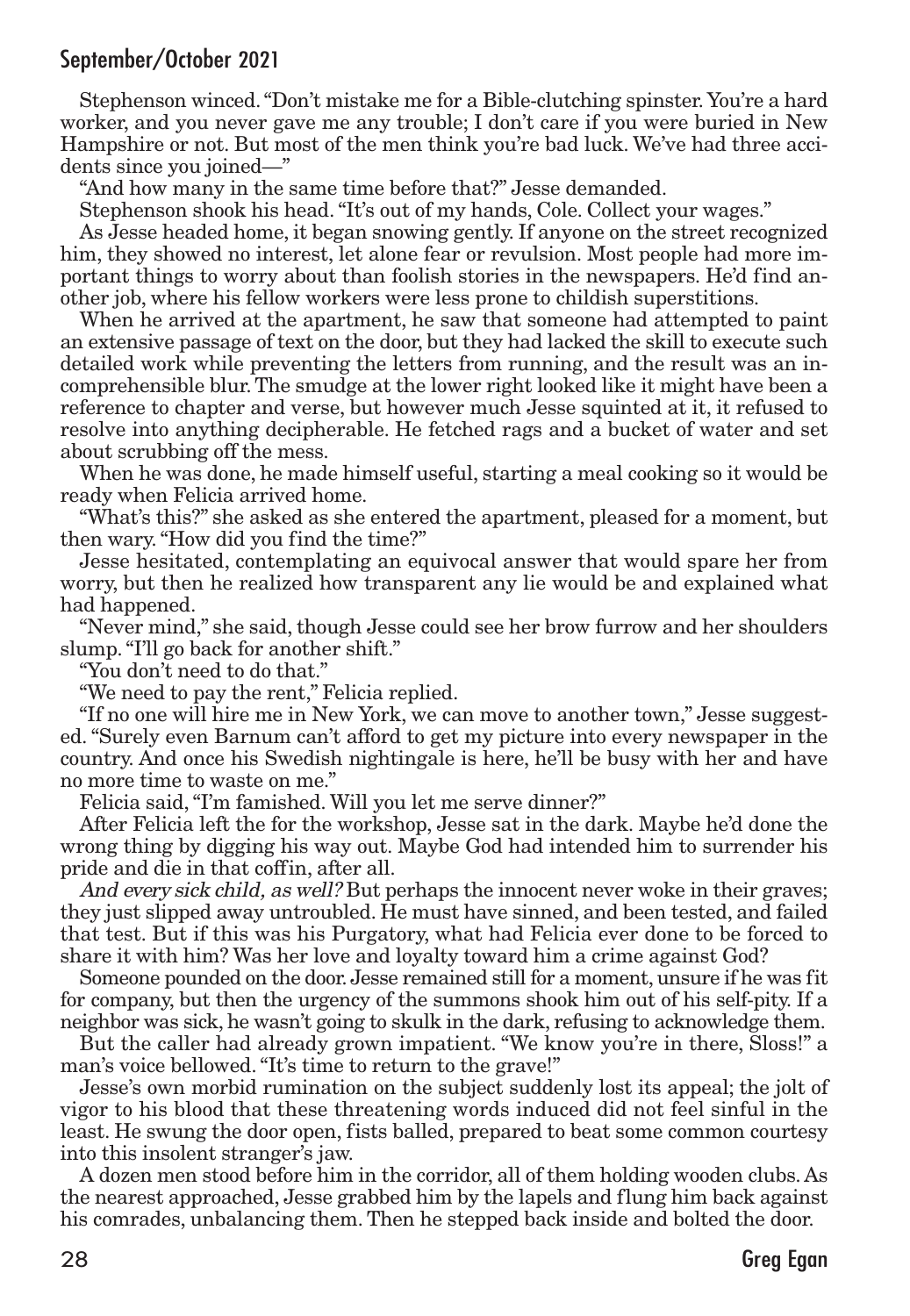He ran to the window and looked down, but there was a group of men idling on the street below—too many to be gathered by chance for some other purpose. He wondered if the whole mob might be a ruse that Barnum had contrived, to frighten him into seeking the protection of a wealthy benefactor; in that case they would be under strict instructions to do him no actual harm. But it seemed more likely that the spiteful exposure of his secret had summoned up genuine antipathies in a small group of citizens who were oblivious to Barnum's schemes and quite prepared to destroy this sideshow freak without the least concern for his potential earnings.

"Come out, you coward!" the same man taunted him. There was an impact, less harsh to the ear than the pounding of a fist, that nonetheless made the door rattle in its frame; Jesse suspected one or more shoulders brought hard against it.The insult rankled, but if he was serious about purging himself of pride, pretending he could fight his way past twelve men with clubs would not be much of a step in that direction, let alone a successful strategy for deferring his demise.

Jesse took a dining chair and placed it beneath the hatch that led into the roof; he moved the cover aside, but then climbed down and put the chair back in its proper place, so it would not guide his persecutors' gaze.

Then he stood beneath the opening in the ceiling, muttered a short prayer, and sprung up as high as he could.

His fingers caught the edge of the hole. He pulled himself into the roof, brushed the hatch cover clean with the unsoiled back of his hand, and carefully replaced it.

The roof space was dark, but after a few seconds the grayness resolved into an orderly arrangement of wooden beams, coated in dust and draped in cobwebs. The Lord hadn't put a second sun in the sky, but there was no denying that He had given his children the eyes of a nocturnal hunter.

Jesse knew it would be unwise to linger, but he was unsure exactly where to go. If he tried to lift the tiles above him, he'd risk making a noise and drawing attention to himself, and he doubted he could reach the ground safely from the rooftop in any case. He pictured the apartments directly below; Sarah and Robby were around a bend in the corridor, out of sight of the mob gathered at his door.

He moved as quietly as he could, keeping his knees and forearms supported by solid beams as he made his way across his neighbors' ceilings. He could have sworn he'd heard rats and other animals up here in the past, but if they were present now they were doing their best to hide from the intruder.

When he reached what he hoped was the right hatch, he paused to listen. He heard Sarah speak, though her words were muffled, then Robby replied.Would they cry out in alarm if he emerged before them? Jesse hadn't spoken to Sarah since the newspapers had done Barnum's dirty work; he had no idea how she would receive him.

He lifted the cover and lowered his head into the room, with a finger to his lips. Robby saw him first and laughed with delight; Sarah looked up, startled, but then recovered her composure and bent to shush her son.

Then she fetched a chair and Jesse descended into the room.

"Thank you," he whispered.

"It's the least I can do," she replied."I don't know where those louts came from, but I promise you we're all on your side."

Jesse lowered his eyes in gratitude, though he wasn't sure just who that "we" encompassed.

He walked over to the door and listened. He could only hear snatches of shouted curses and commands exchanged within the mob, but it sounded as if they'd breached his apartment and were making a thorough search.

"You can stay here as long as you like," Sarah said.

"That might not be safe for any of us," he decided."Better that I move on, and do it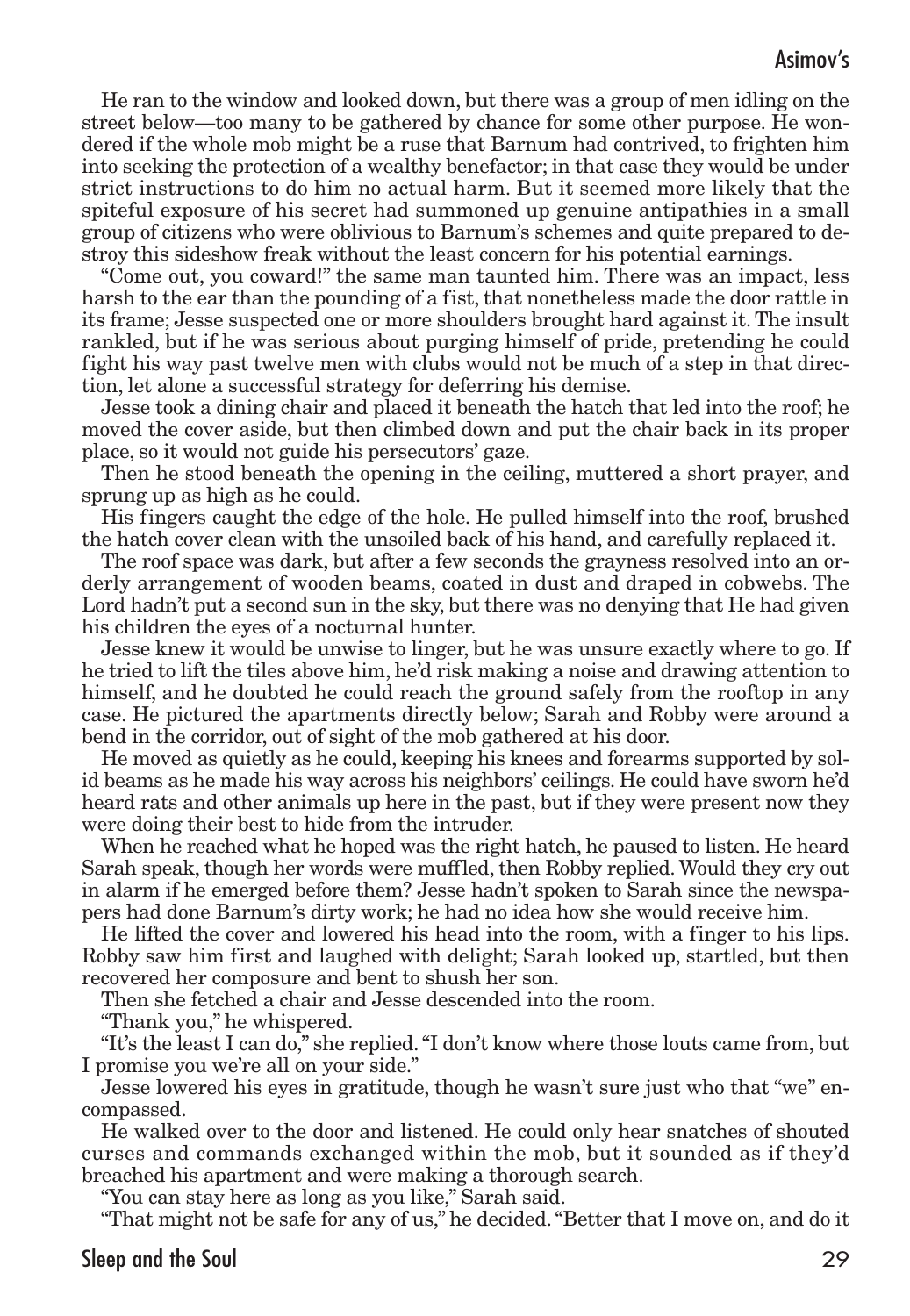quickly before they come looking."

"They left people posted at the entrance," Sarah warned him."You can't just walk out."

"I see." Jesse moved to the window and looked down; he was on a side of the building now different from his own, and there was no one in the alley below.

"That's too dangerous!" Sarah protested.

Jesse glanced back at her, a little annoyed by her solicitousness, but on reflection he had to admit that she was probably correct."What, then?"

"I have friends, two stories down, who might shelter you," she said. "And if you don't want to stay, it's a much smaller drop from there."

"Very well."

Sarah bent down and kissed Robby on the forehead."I'll be back in a minute. Just stay here quietly."

Jesse followed her out. The ruckus from his apartment was growing louder, the tone of the exchanges more confused and resentful.As they approached the stairwell he was afraid they'd find yet another group of lookouts waiting, but the way was clear.

When Sarah knocked on her friends' door a man answered; a woman and three young children were visible behind him.

"William, this is Jesse Cole," Sarah explained. "He saved my son's life, and now those ruffians are after him." She gestured upward, as if that was enough to make the source of the danger clear; apparently everyone in the building was aware of the men's presence, even if the news hadn't traveled quickly enough to alert their actual target.

William shook Jesse's hand and gestured for them to enter. Jesse nodded to the man's wife, who regarded him with suspicion.

"I apologize for the imposition," Jesse said. "I'm only here to ask leave to depart through your window, so as not to end the night with my skull in pieces."

"The kitchen would offer the easiest exit," William said, leading the way.

"You'll look out for Felicia?" Jesse asked Sarah. He wasn't sure he'd get a chance to meet up with her before she returned.

"I'll make certain she's out of harm's way," Sarah promised.

William opened the kitchen window.There was a drainpipe beside it; Jesse took his boots off and dropped them into the alley,then clambered out.There was only one story further to the ground, but he clung firmly to the pipe and moved down slowly all the way, knowing that if he so much as sprained an ankle it might be the death of him.

In the alley, he got his boots back on and crept to the corner of the building. As Sarah had warned him, there was a group of six men waiting outside the street entrance, and while some were intent on watching the doorway, others were glancing idly in all directions, understandably bored by their task.

Jesse looked around the alley for anything he could use as a club of his own, but then he set aside the urge to teach these men a lesson and forced himself to be content with the prospect of slipping their net. He waited until the lookouts least interested in the doorway were occupied with the sight of an approaching carriage, and then he strode out of the alley onto the street and turned away from the building. He proceeded at a brisk but dignified pace, confident that no one had seen him emerge from the alley, and hoping they were too distracted to reason that there was nowhere else he could have come from.

That proved too optimistic. He had not gone far when he heard heavy footfalls approaching; as they drew closer he glanced back and saw that two men had split from the group to investigate his identity. Jesse was still disinclined to flee; the published likeness had been imperfect, and there was a chance that if he kept his nerve and merely scowled with annoyance at these fools, they would retain enough doubt to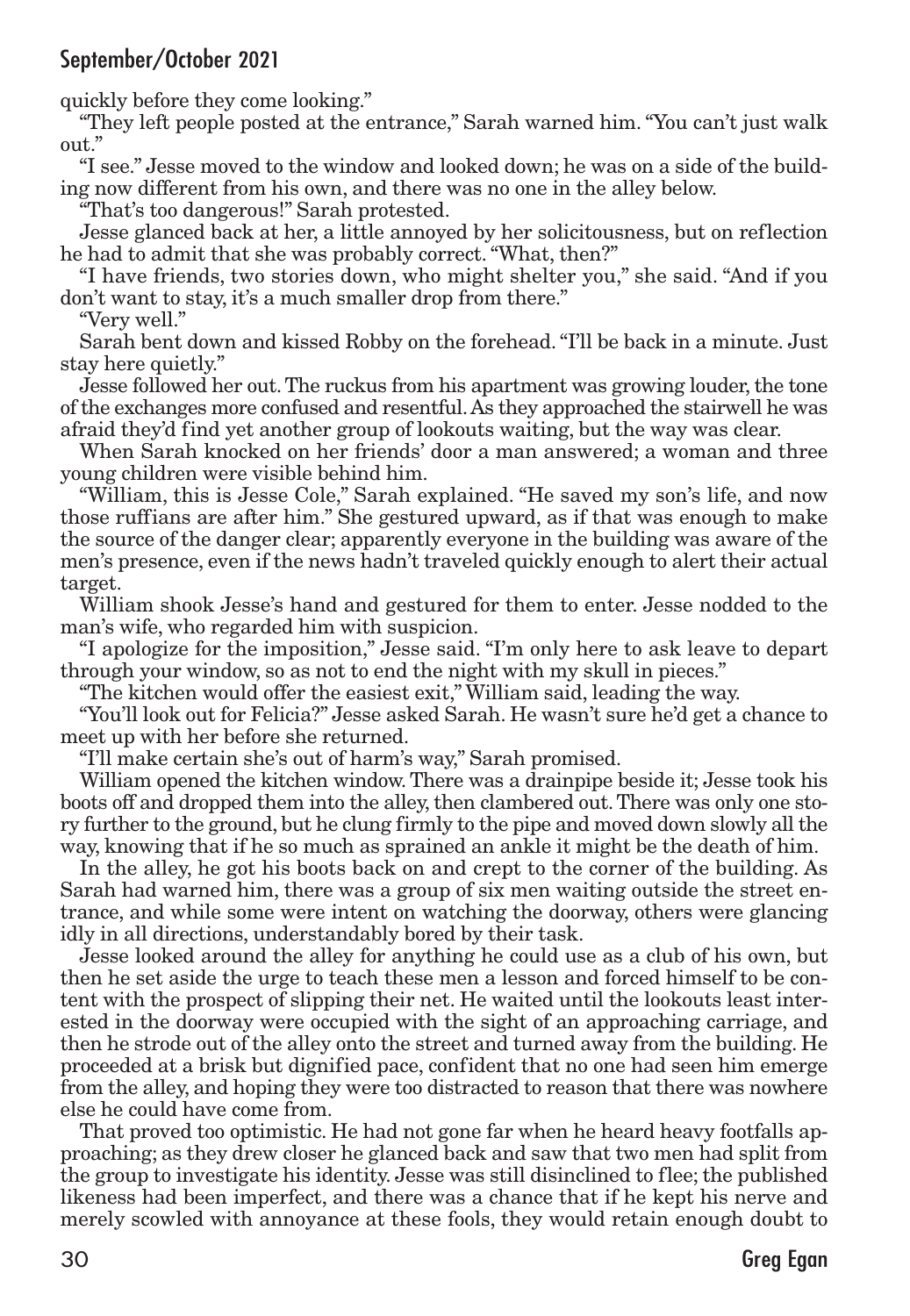hesitate before bludgeoning a stranger on a public street.

"Jesse Sloss?" one of the men asked breathlessly as he came alongside Jesse's shoulder.

"My name's Stephenson," Jesse replied, without stopping.

"I don't think so,"the other remarked, flanking him. Both clutched at his arms; he broke free, stepped back, spread his arms across their shoulders as if in a brotherly embrace, then pushed the two men hard into each other. They both lost their balance and fell to the sidewalk; Jesse skirted around them and walked on, then glanced back to see that the other four were now running toward him. Reluctantly, he broke into a run himself, his face burning at the prospect of onlookers attributing his undignified haste to guilt or cowardice.

After two blocks, only two of his pursuers remained in sight, but they were gaining on him, and both were carrying clubs. Jesse cursed himself for his half-hearted start to the race, and redoubled his efforts to lose them, but willing himself more speed was not enough to attain it.

"Mr. Cole?" someone called from the street."Can I assist you?" Jesse looked toward the carriage, imprecations ready on his lips, sure that it could only be Stang or some other lackey sent by Barnum to scoop him up like an animal cornered by hounds. But after staring angrily for a moment, he realized his mistake.

"Dr. Harlow?"

Harlow signaled to the driver to halt the carriage. Jesse approached, still suspicious. "Did you just chance to find me here," he asked,"or did someone send you?"

"Half the neighborhood is talking about the commotion at your building," Harlow replied."I did come by to see if my services were needed, and then I saw you fleeing." He poked his head out of the carriage and glanced down the street at the two men approaching."You might want to get in now, sir, if that's your intention." \* \* \*

#### 7

"Is there somewhere I can take you?" Dr. Harlow asked, once the shouted curses had receded into the distance.

"The garment district," Jesse replied."I need to find my wife."

Harlow conveyed these instructions to the driver, then settled back in his seat. "I was surprised to see the papers all latching on to your private affairs in such detail," he said."These stories are usually curiosity pieces, with third-hand reports from unreliable witnesses."

Jesse described his encounter with Barnum and his suspicions about the aftermath.

"What an unpleasant fellow," Harlow commiserated.

"He's cost me my job and a roof over my head, at least for the moment."

"Do you have friends you can stay with?"

"The ones I trust are all in that building, where I'd just be bringing danger to them."

"Hmm."

They reached the place where Felicia worked. Jesse was in two minds about entering the premises; he didn't want to poison Felicia's reputation with her fellow workers. Then he spotted one of her friends, Jane Sewell, whom he'd already met previously, departing from the building. He left the carriage and approached her.

"Miss Sewell? I beg your pardon, but could I trouble you for a moment?"

"Mr. Cole." She paused, smiling, then guessed his intentions. "You're looking for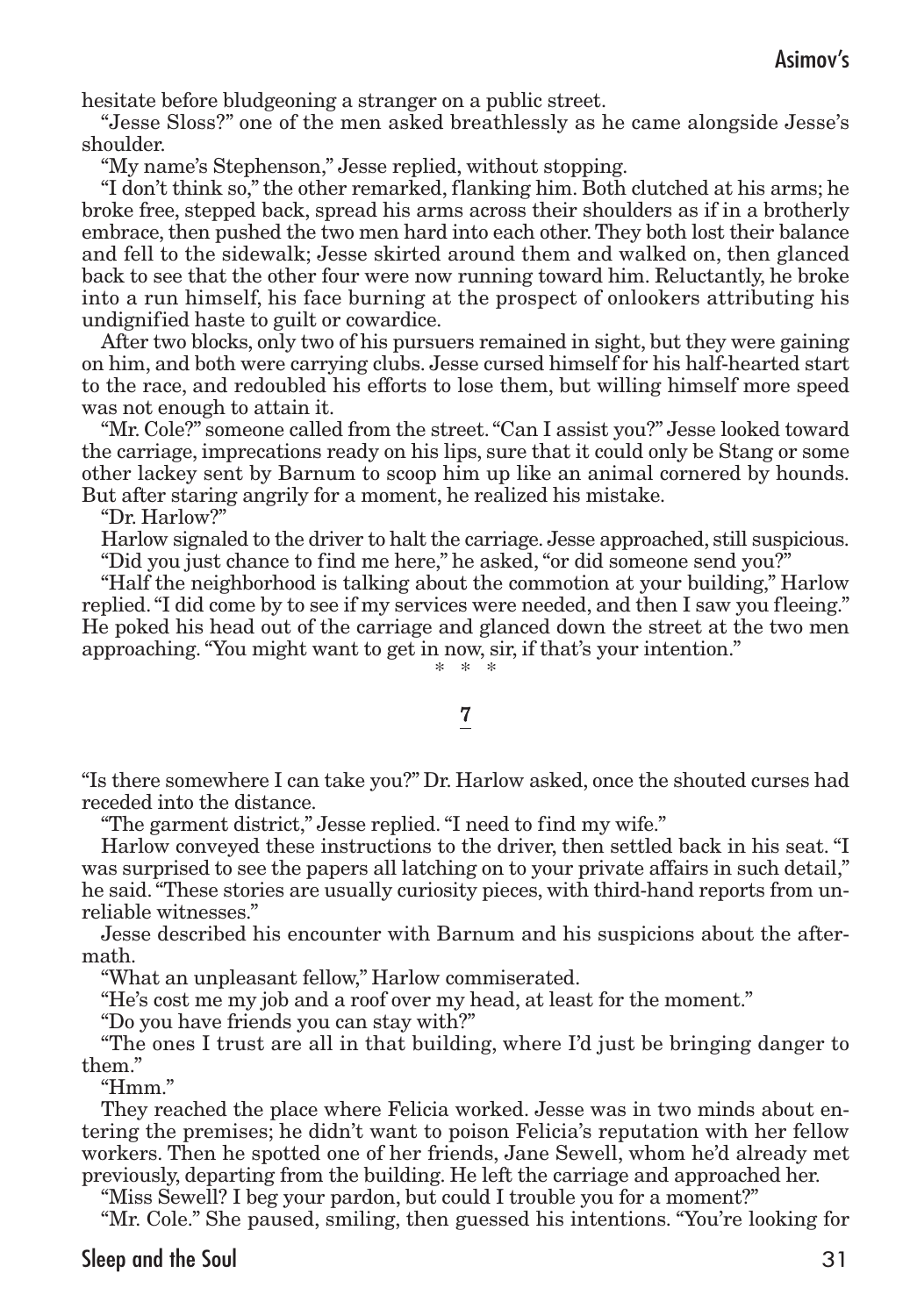your wife? Felicia left half an hour ago; she wanted a full shift, but it hadn't been arranged for her, so the foreman was only able to give her some odds and ends."

Jesse thanked her and returned to Harlow. "She'll be home by now," he said. "But I'm hoping one of my neighbors will have taken her in." Much as he wanted to ride up and sweep her away, his presence back at the building would risk the louts seeing her in his company and do nothing to make her safer.

"Where to now?" Harlow enquired.

"Do you know of any boarding house where the landlord doesn't read the newspapers?" It was snowing heavily now, and Jesse wasn't keen to spend the night huddled in an alleyway.

Harlow said,"I know a place where you'll be safe, if you don't mind sharing a basement with another guest."

"I'd be grateful for any kind of shelter," Jesse replied.

"It's not too far," Harlow assured him.

Jesse leaned back and closed his eyes, listening to the steady clop as the carriage made its way north, trying to be grateful for his blessings. He might have died at the hands of the rabble, but he hadn't. Felicia would be safe with Sarah. Things seemed bleak, but it was surely only temporary.

"We're here," Harlow said. They'd stopped beside an alleyway, and he pointed out the stairs leading down to the basement's back entrance.

"Who owns this place?" Jesse asked.

"Friends of mine," Harlow replied. "They're always happy to offer temporary accommodation. But they're busy folk, so I hope you won't mind if I don't make introductions."

"So long as I'm not trespassing, I'll take your word for it."

Harlow told him where he could find the key, and Jesse bid him farewell. He moved quickly through the snow, wishing he had fled in warmer clothes and wondering if anything remained of his possessions.

Harlow had mentioned that there might be another guest present, so Jesse gave a warning knock first and called out,"I'm an acquaintance of Dr. Harlow. He believed the building's owners would be agreeable if I lodged here for the night." There was no reply, so he unlocked the door and stepped inside.

The room was entirely unlit, so Jesse left the door open until he'd apprised himself of the layout of the furniture: a table, a couple of chairs, a tattered couch, and a wooden cabinet. A man was seated in one of the chairs, regarding him warily.

"Good evening," Jesse said."I'm sorry for intruding."

"Good evening," the man replied. "Could you close the door, lest we both freeze to death."

Jesse obliged him, and introduced himself.

"My name's Joshua," the man replied."You want me to light a candle?"

"It might help me avoid breaking my neck." Jesse had finally realized that the basement wasn't just poorly illuminated by virtue of its architecture: the windows had actually been painted over.

He waited, listening to Joshua move about, then he heard the flint strike and a candle flame appeared. Joshua placed the candlestick on the table, then motioned to Jesse to take a seat.

"There's some bread and fruit if you're hungry, and some water," Joshua said.

"Thank you, but I ate not long ago."

"Hmm." Joshua had a few days' growth of beard, flecked with gray, and from the look of his clothes he had been traveling for a while. "You heading to Canada, too?"

Jesse wasn't sure if this was meant as a joke, though he supposed there might be a handful of white men who'd been caught out aiding fugitives, and sought to escape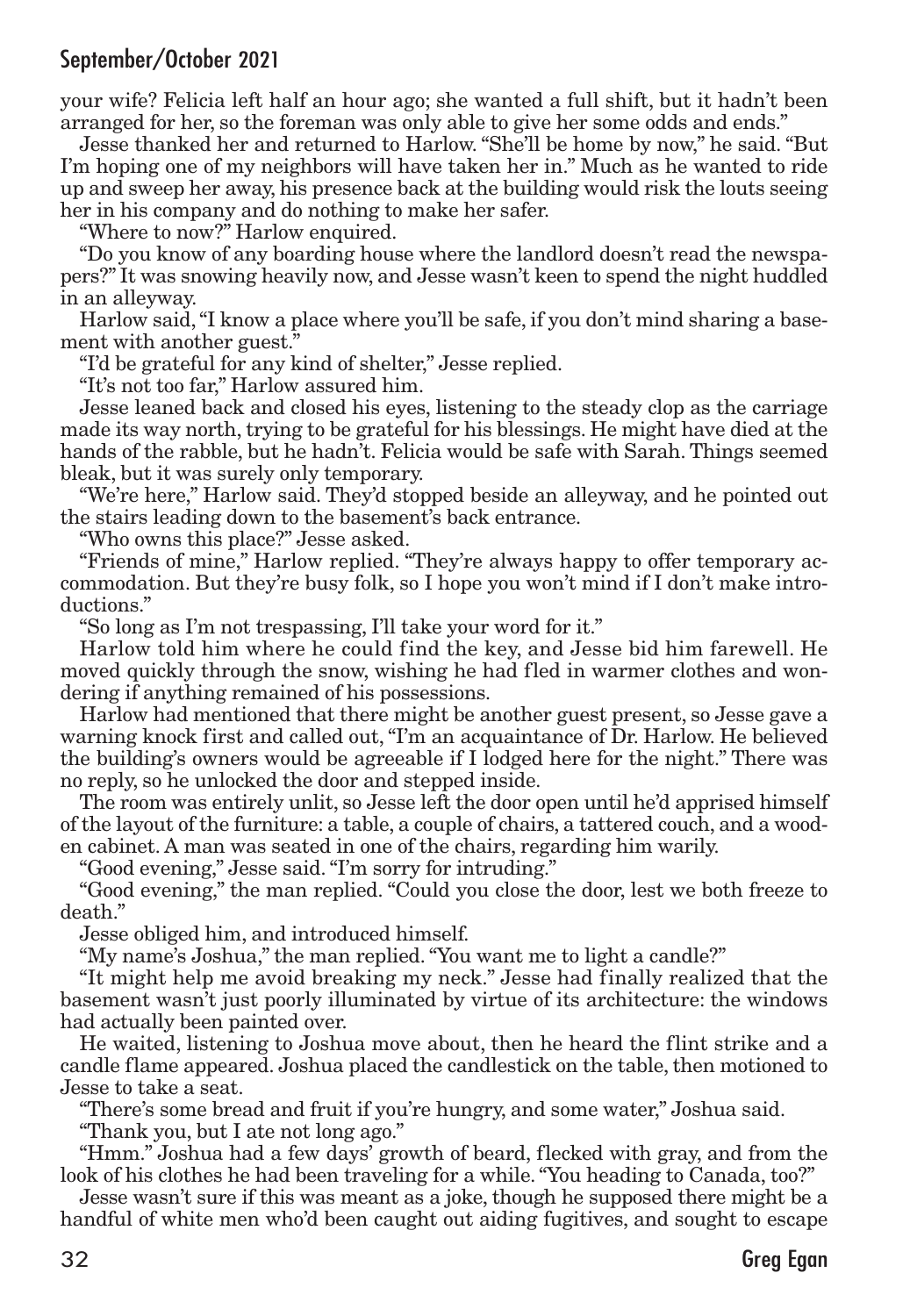their punishment that way."I hope not," he replied."I ain't done nothing that requires that kind of remedy, unless I'm suffering from some seriously misplaced optimism."

Joshua laughed."So can I ask what you did do, if that ain't impolite?"

Jesse hesitated, unsure of the wisdom of risking being seen yet again as a bearer of bad luck."I fell asleep," he said."For so long that they put me in the ground. And now that word's got out, a few folk seem to think I need to go back there."

"Hmm." Joshua showed no sign of any particular opinion on the subject.

"You have friends who made it to Canada?" Jesse asked.

Joshua nodded. "I only wish I followed them sooner, before the whole thing got harder." Jesse took a moment to catch his meaning: the new Federal law meant that even in the free states, the authorities were obliged to assist with any fugitive's return. It was illegal to own a slave in New York, but it was also illegal not to send a man back into slavery.

Jesse had been a child when he'd first heard a pastor preaching about the wickedness of the world, when a man could own another as if he were an animal. But at the time, it had all seemed as distant from his own life as stories about Moses and the Pharaoh.The few freed slaves he'd worked beside later had never spoken in his presence about their past, and he'd let that lull him into a kind of indifference.

But now he was sitting three feet away from a man who could be seized off the street and dragged away in chains, with the blessing of the law. Moses was dust in the desert; Joshua was flesh and blood, right before his eyes.

"I'll tell you one thing," Joshua said. "I seen men work so long and hard it almost killed them. But some of them, when it came to rest, fell into a deeper rest. For an hour or two, for half a day, they might have been dead. But then they stood up and walked among us, like nothing ever happened."

"And how did that strike you?" Jesse asked."Did you fear them?"

"Fear them?" Joshua shook his head."Only thing I felt about that was envy."

\* \* \*

#### 8

Around four o'clock in the morning, someone knocked on the door and spoke a phrase that Joshua said he'd been told to expect, and he departed on the next leg of his journey. Jesse found a blanket in a corner of the basement and wrapped it around himself, then he sat in the dark trying to decide what to do next.

An hour or so later, just as he was thinking of braving the cold, there was another knock."It's Harlow, Mr. Cole. Could we speak for a moment?"

Jesse relit the candle. Then he let the doctor in and offered him a chair, as if the basement were his own front parlor.

"I've been thinking about your situation," Harlow began. "Barnum has made you notorious, in the hope that you'll allow him to exploit that for his own gain, but it occurs to me that you might choose to turn it to your own advantage instead."

"In what way?"

"I would suppose that you wish to be able to live a normal life again, with no need to conceal your identity. If you embarked upon your own speaking tour, to clarify for the public the true nature of your experience, you might succeed in winning them over."

"Winning them over?" Jesse laughed."Just like that?"

"Not everyone," Harlow conceded."But you have the opportunity to exert a considerable influence on the way the phenomenon of sleep is perceived. It's not absurd to hope that events like last night's hostilities could be reduced to rare exceptions."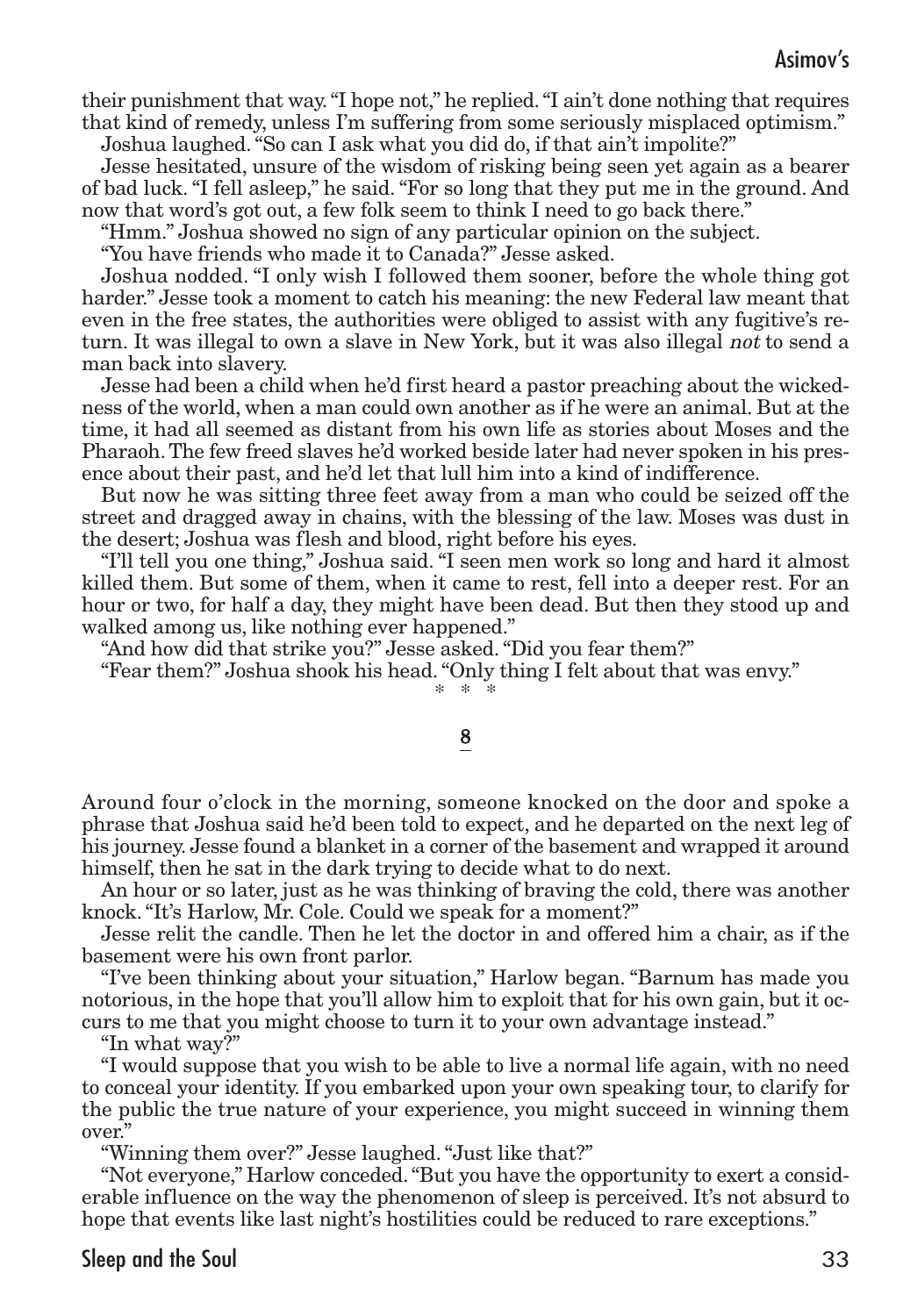"Or I could choose a new name," Jesse proposed,"find a small town, cook up a good story, and invest in some elaborate sideburns."

"Then nothing changes—and the next man or woman who gets a blow to the head is left to take their chances trying to dig their way to the surface."

Jesse didn't reply. Since leaving Haverhill, he'd done his best to pretend that his awakening beneath the ground was as rare as his emergence, though every trace of common sense told him that the latter could be a rarity even if the former was happening daily.

"How am I meant to organize a speaking tour?" he asked scornfully. "I don't own anything but the clothes I'm standing in."

"I can help you," Harlow replied. "I can make introductions to other abolitionists who would be eager to see your message disseminated."

"Abolitionists?" Jesse was bemused. "You think my story is going to win anyone over to that cause? If they ain't been moved by hearing Mr. Douglass, what will they care about a white man from New Hampshire who spent a few minutes in a coffin?"

Harlow said, "The abolitionist movement, and the wider populace, have a complicated patchwork of beliefs. Some people have convinced themselves that they can justify slavery through the tenet that sleep implies the absence of a soul, combined with the myth that every child in Africa catches an endemic disease that robs them of their consciousness. But there is also a strand of vehement abolitionists who nonetheless cling to the very same tenet, and choose instead to insist that no one on God's earth ever sleeps. And since there is ample evidence that they're mistaken in that belief, they waste their time and energy trying to refute the irrefutable, undermining the credibility of the movement."

Jesse couldn't argue with him about the second group; his own parents, while abhorring slavery, had clearly reconciled that abhorrence with their congregation's uncompromising attitude to sleep. And though they'd tied their beliefs into a strange kind of knot, it might not be beyond untying.

But the first? "You really think there's a single slave-holder who'll come over to the light, just because I can convince an audience of waverers and ditherers that I've still got a soul?" he asked."If a plantation owner can't acknowledge that trait in the people in whose company he's spent his whole life . . ."

Harlow said, "The house that needs demolishing has planks running in every direction. If someone wants to find a pretext to keep slaves, when we kick away the planks about sleep, they'll take their support from some other nonsense about the shape of people's skulls, or some Biblical passage about the Children of Ham. Believe me, I don't imagine for one second that you hold the match that can burn the whole thing down. But if you can help weaken it, even slightly—while aiding your own situation, and discouraging other premature burials—what is there to lose?"

Jesse snorted."I might just aggravate a whole lot of people, while making it harder to escape their attention.What's to stop the kind of zealot who tried to kill me last night from using this for a second try?"

"You think Mr. Douglass doesn't attract rather more numerous and fervent critics?" Harlow replied."We know how to protect our guests."

"And how am I meant to make a living while I'm gallivanting around?"

"We'd feed and shelter you," Harlow said. "And your wife, if she wished to accompany you, or we could help find her somewhere safe to live in New York if she preferred to stay."

"This is just like Barnum's offer," Jesse grumbled,"except I don't end up a rich man at the end."

Harlow smiled."I think you know that's not true."

Jesse said,"If you'll excuse me, I need to talk to my wife."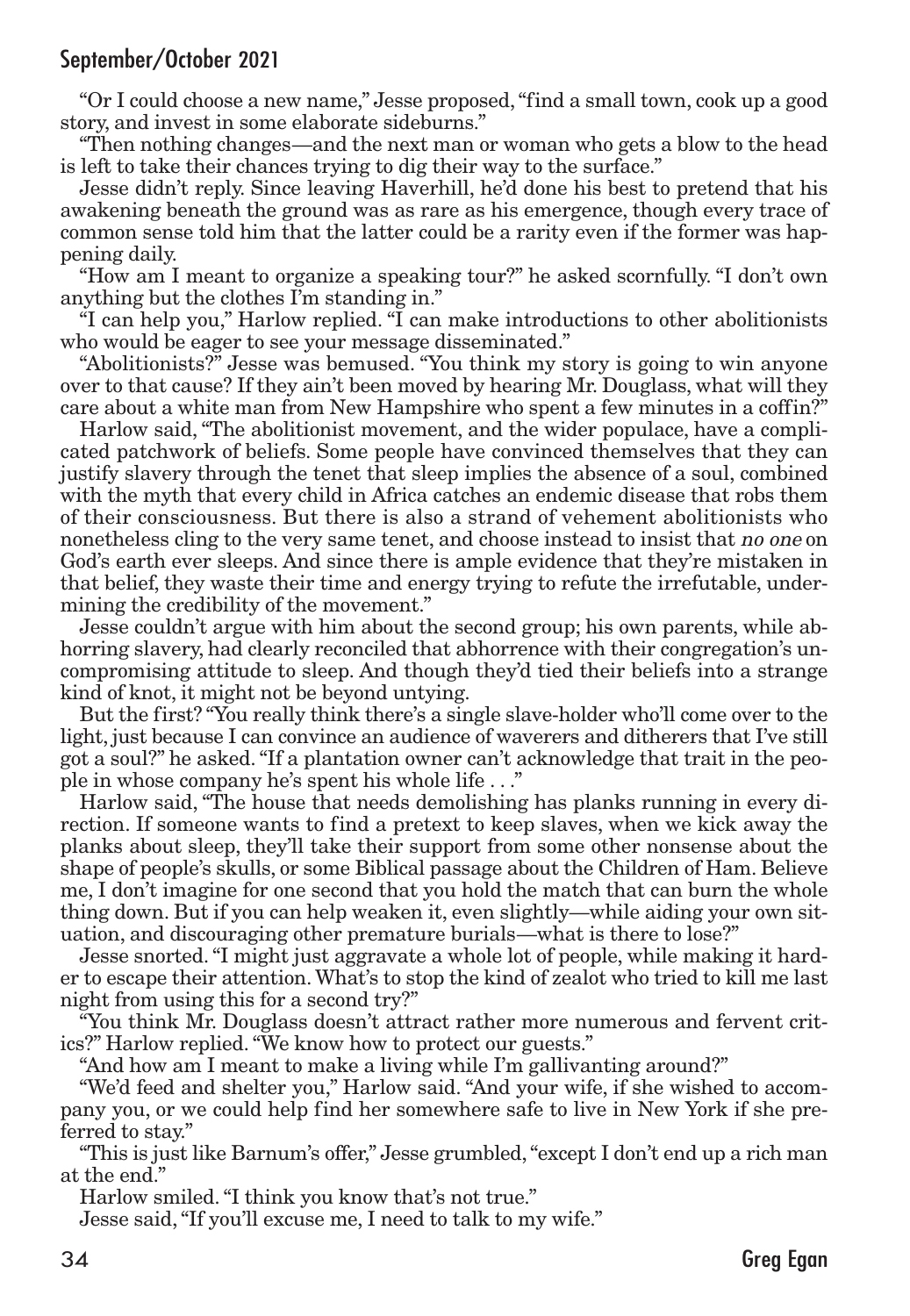He declined the offer of a carriage ride, and made his way on foot to a corner that he knew Felicia would pass. When he spotted her approaching, she was with Sarah, who went ahead and left them to talk.

"There are still people outside the building," Felicia said, as they took shelter from the snow beneath an awning. "Lurking about, trying to look as if they're doing something else. But I've been back to the apartment and moved most of our things to Sarah's." She held up a bag she'd been carrying."There are some clothes of yours in here. A warm coat, a scarf..."

Jesse took the bag, and tried to read her face."Do you want to be rid of me?"

"No!" She took his hand."Don't ask me that again, or there'll be trouble between us." "Do you want to leave town?"

"I'm not sure," she said."I still have the job, and I don't think they're going to dismiss me. A few of the workers recognized the man in the papers as being my husband, but most of them are my friends, and the others don't seem all that interested in making trouble just for the sake of it."

Jesse described Harlow's proposal."If I agreed, it might be for two or three months." "I'd be fine here," Felicia assured him."Sarah would be happy for the company, and someone to share the rent."

"All right." Jesse had half wished she'd given him an excuse to abandon the idea. "Do you think it's wise, though? Me blabbing my mouth off about the whole thing?"

Felicia said,"If it had stayed a secret, all the better. But it didn't, and we can't undo that. If you can't speak up for yourself against the nonsense people are spreading about you, it might never go away. So if you have a chance to set things straight, why not take it?"

\* \* \*

9

"It was like stepping out of an impenetrable fog," Jesse said."It was dark inside the coffin, but I could see myself in my mind's eye, plain as ever. I could feel the wood against my back. I could smell the pine boards, and the dirt around them."

He looked out across the pews of the small church hall. In the front row, someone coughed.

"At first, I thought I might be dead," he confessed."But then I got so desperate to breathe fresh air, that didn't make any sense. So I did what it took to free myself."

He went on to describe the events of that night, as truthfully as he could without speaking ill of his parents or dragging Felicia into the story. He sketched his journey into exile, his life in New York, the offer from Barnum, the mob at his door.

"I ain't no physician," he said."And I ain't no theologian. All I know is, I'm the very same person as I was before the accident. Our Lord didn't close His eyes for the three days He hung upon the cross, but I don't recall one word in the Gospels saying that if we sinners fall short of that divine endurance, we are damned. All I'm asking for is the right to keep living the life that God's grace allowed me to resume—and for every decent Christian to think twice before they consign their child, or their mother, or their brother to the grave, without asking if that grace is being offered to them, as it was to me."

Jesse lowered his eyes and stared at the lectern. There was a smattering of polite applause. Harlow joined him, and clasped him on the shoulder."Does anyone have a question for Mr. Sloss?"

The cougher in the front row cleared his throat, but not to speak. Jesse looked up at the unsmiling faces, trying to guess which of them were gazing at him sourly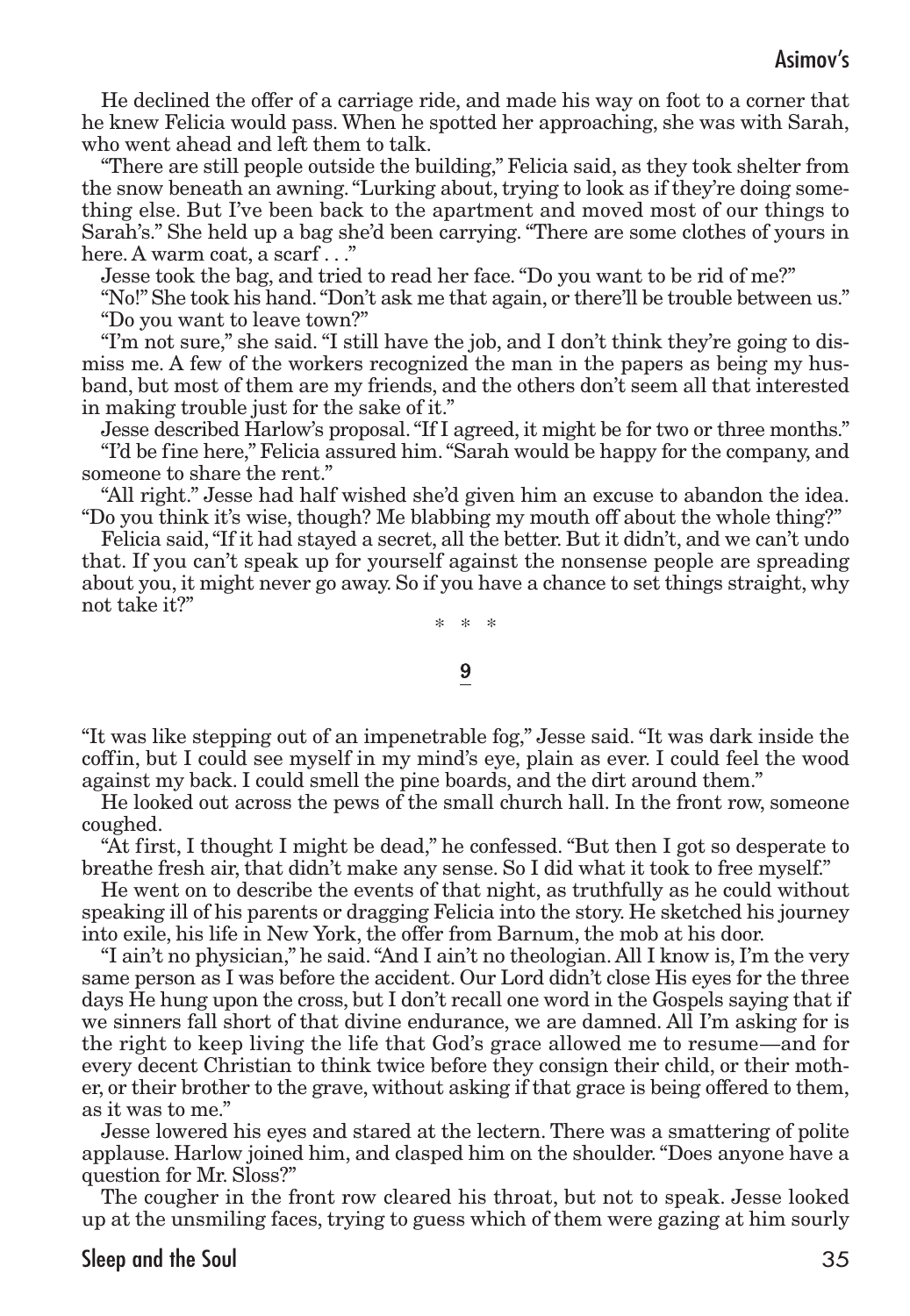because they seriously doubted that he possessed an immortal soul and which were merely skeptical that he'd spent a single moment six feet underground.

"Mr. Sloss," a red-cheeked man in a velvet waistcoat began,"can you explain to us how you know you are the same person as you were before the accident?"

"I don't get your meaning, sir."

"When I think back over my own life," the man replied, "I can always follow the thread. I can recall the events of yesterday, and the day before, and so on. Far enough back, the fine details might be lost in the mists of childhood, but I know who I am because I have always been here, keeping watch, without interruption. If I ask myself, 'Am I myself ?' the answer is indisputable. Because a dutiful sentry knows when no one came, or departed, beneath his gaze."

"And if a sentry looks away for one moment," Jesse replied, "if his mind wanders, should the house he was guarding be burned to the ground? If his neighbors look inside and find no enemy, but just the same old furniture and keepsakes as ever, what harm has been done?"

"But is that all we are, sir? Furniture and keepsakes?"

Jesse was starting to get a headache; these amateur philosophers always introduced some clumsy metaphor of their own choosing, and then he fell into the trap of adopting it himself, as if he had agreed that it captured the truth perfectly.

"I have the same memories and dispositions as ever," he said. "And the same soul watching over them. If you doubt that, tell me: who is it you think you're addressing right now? Do you believe that some unholy spirit would stand before you in the Lord's house, and hear the Lord's word without flinching?"

"Perhaps not," the man conceded."Perhaps I am addressing no spirit at all. A dog or a horse, though it sleeps, retains memories of its training, and persists in its disposition, waking to perform the same tasks that it learned long ago, with the same meekness or stubbornness as ever."

"Does your dog debate the nature of its spirit with you?" Jesse retorted.

"No. But it never housed an intelligence capable of that skill. Your body may have learned the reflexes of rational speech while a soul resided within it. That those reflexes remain proves nothing—unless your aim is to convince us that those reflexes are all we are."

Jesse's patience deserted him. "And can you prove to this gathering that you possess any aspect of humanity yourself, beyond the reflexes you acquired years ago? Or do you demand the benefit of the doubt, afforded to you out of common decency, but resting in the end on your assurances alone?"

The man laughed, perplexed. "But I am not the one boasting of the absence of a soul, for three whole days in succession! If you had been accused of that, and angrily denied it, I would indeed have given you the benefit of the doubt. But instead you are touring the country, eagerly affirming everything said against you. That clearly shifts the onus onto you, sir."

Jesse just wanted to strike him now. Harlow must have sensed this; he stepped forward and announced that the talk was finished, thanked the audience and bid them good night.

"There'll always be good days and bad days," he said, as they left the hall and headed across town."And remember, it's often the people with nothing to say who are taking you most seriously. They don't need to be sobbing in the aisles to be thinking about some relative who might have been buried too soon, or making an oath to themselves that their own child will never experience what you went through."

"Maybe," Jesse replied. He didn't doubt the doctor's reasoning, but the hope was too abstract to offer him much encouragement. He was starting to wonder if he would have been better off giving in to Barnum's extortion; however despicable the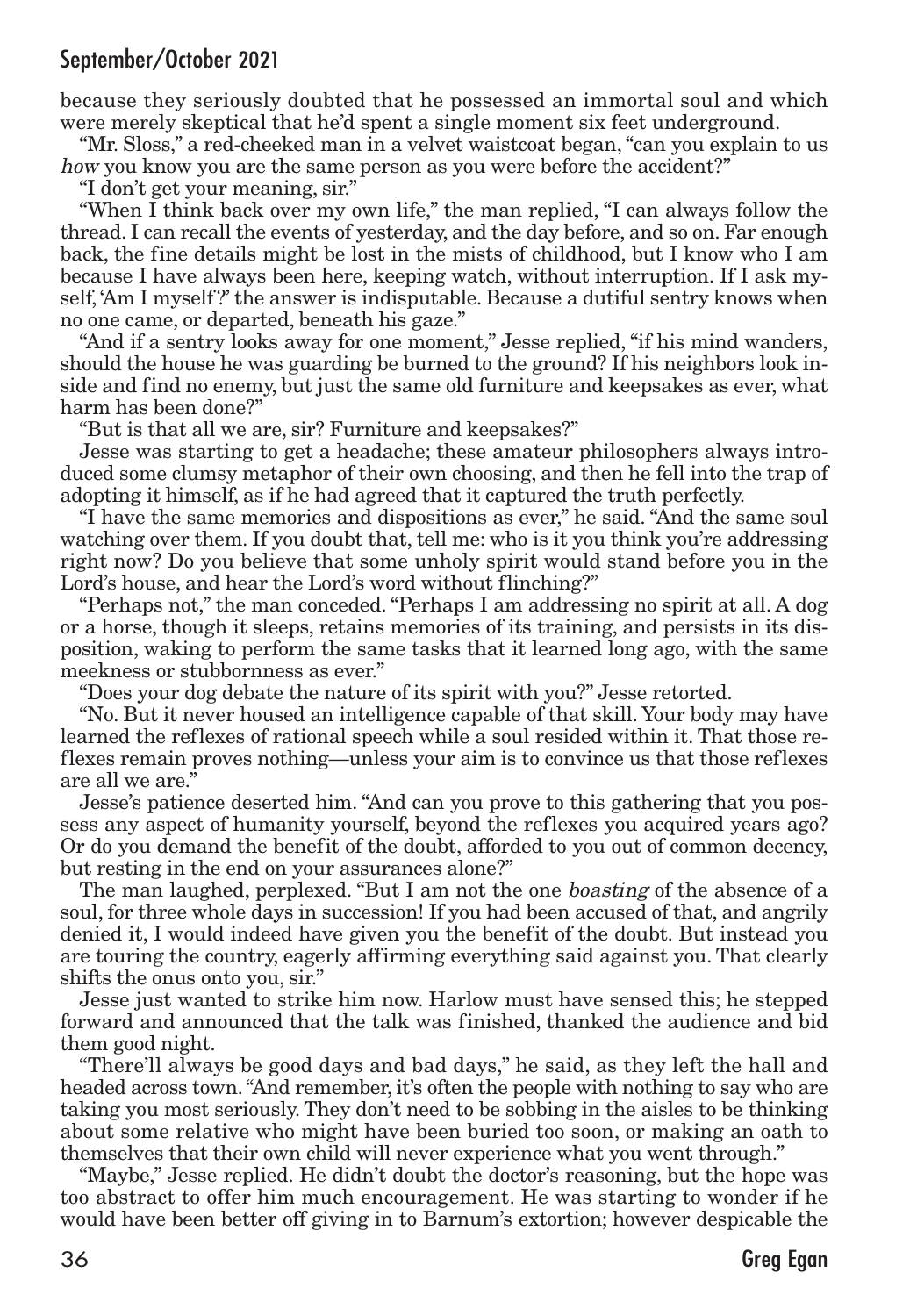man, he knew how to whip up the crowds and incite their passion. Jesse had never imagined himself to be any kind of orator, but if he was just a carnival strongman who had kicked his way out of a box in the ground, why had he held himself up as too high and mighty for Barnum's menagerie?

"Mr. Sloss? Dr. Harlow?"

Jesse turned. A man had followed them from the hall, no doubt intent on pursuing the subject of the talk further. "My name's Morton," he said, approaching. "Forgive me for troubling you on your way to your lodgings, but there's a matter I hope to discuss with you, that I had no wish to disclose to all and sundry."

Harlow said,"That's quite all right, sir. I'm sure you'd be welcome to join us for dinner."

While in Hartford, Jesse and Harlow were staying at the house of Mr. and Mrs. Betts and their three children, and they obligingly set an extra plate for their new guest. In response to their polite inquiries, Morton revealed that he was from Massachusetts, and described his profession as dentistry, but throughout the meal, and in the conversation that followed, he confined himself to vague pleasantries. Eventually, the members of the family made excuses to depart to other rooms, allowing the three of them some privacy.

"I believe you have persuaded me that a man can succumb to unconsciousness without damage to his body, or his wits, or his immortal soul," Morton proclaimed.

"Well, good," Jesse replied, gratified to have won a convert, but a little annoyed that he couldn't have said this a couple of hours earlier.

"To any other man, this might be a source of profound philosophical reflection, and, I would hope, a resolve to do no harm of the kind that was done to you, Mr. Sloss. But in my case, the import is far greater. Greater than most men could imagine."

Harlow exchanged a forbearing glance with Jesse, and inquired,"And why is that, sir? If you can trust us to do our humble best to stretch our own imaginations toward the same lofty endpoint."

"For the past four years," Morton explained,"I have been investigating the matter of sensitivity to pain, and developing a substance, which I call Letheon, that I have shown to be capable of rendering dogs, cats, pigs, cows, and horses all equally insensible to suffering. Under the influence of this substance, these animals can endure not only the removal of teeth, but all manner of surgery that would otherwise be painful in the extreme. When administered Letheon, they fall into a state akin to their ordinary sleep, but far deeper. It's well known that the slightest noise from an intruder, let alone a sharp jab to its body, would easily wake a faithful hound. With the aid of Letheon, I have cut into a dog's skin an incision six inches long, and then sutured it closed, all without the animal stirring, or uttering the faintest whimper of complaint. What's more, upon regaining consciousness, it showed itself no less amicably disposed toward me than it had been prior to the surgery; what would have been an act of the utmost cruelty, leaving the animal cowed, surly, or dangerously aggressive toward its tormentor, made no impression on it at all."

Jesse's annoyance had not entirely vanished, but after looking to Harlow for any sign that Morton's account might have struck a fellow medical man as implausible, he was prepared to concede that the invention's significance might excuse a degree of portentousness.

"So this would be better than opium?" Jesse asked.

"For surgery, certainly!" Morton replied."Opium would likely remain the superior remedy for ongoing pain, where the patient needs to maintain some degree of activity. But if I were to have a tumor carved out of my body, I'd rather be absent entirely than merely looking on through an opium haze."

Harlow said,"You mention a variety of animal subjects. But have you tried it on a human patient?"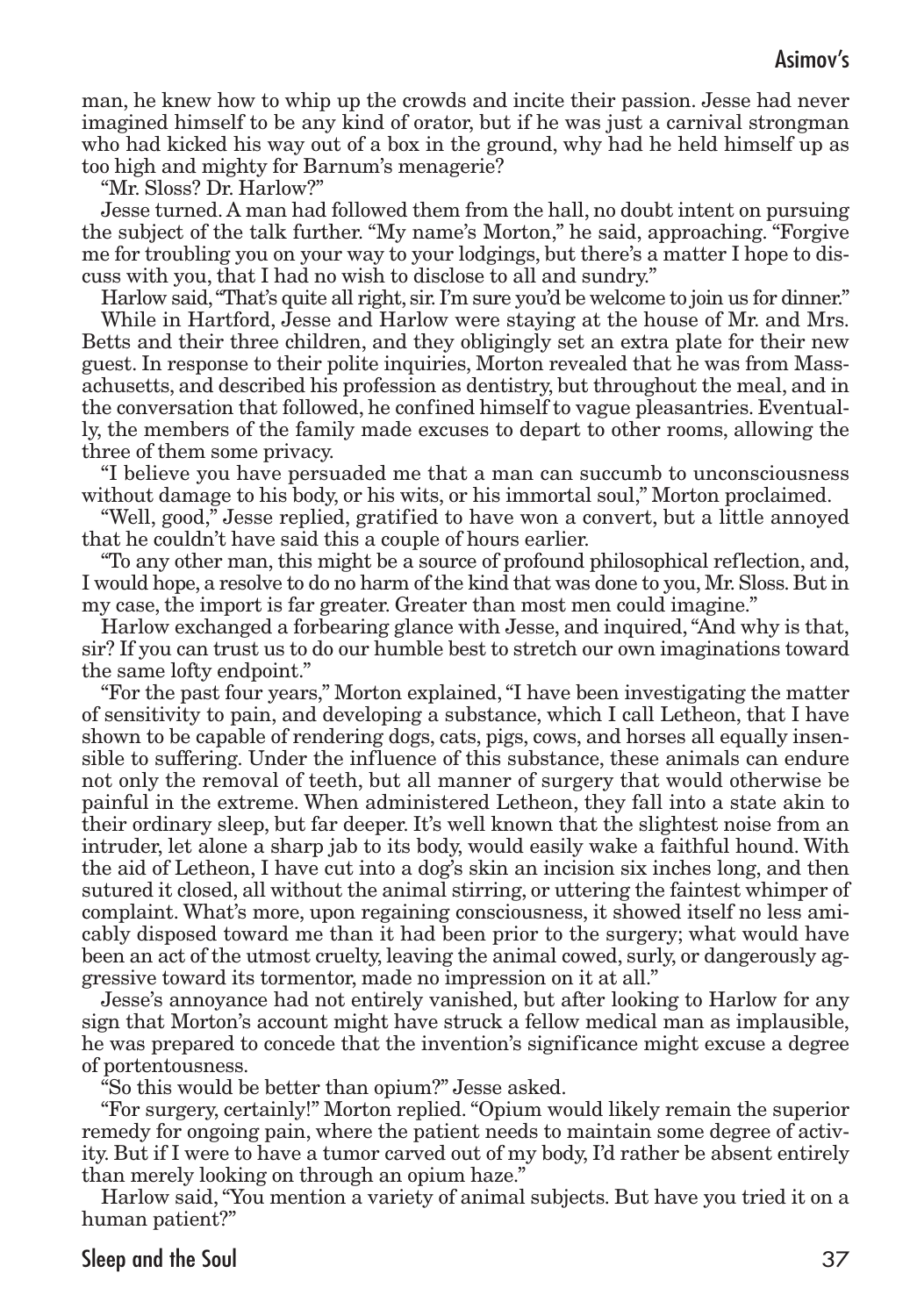"Not as yet," Morton admitted."Until now, my philosophical qualms have held me back from that final step. That's precisely why I chose to attend your lecture: to hear the testimony of a man who willingly confessed to a lapse in consciousness, but showed no sign of impairment as a consequence." He turned to face Jesse squarely. "Sir, I do not perceive you as some kind of plaything of the Devil, nor as a man reduced to a brute beast. I believe you have provided an honest account of your experience and its aftermath, and that has given me the courage to make this request." He turned to Harlow."Dr. Harlow, I would be honored if you would agree to cut this wart out of my hand with a scalpel, while I am under the influence of Letheon. That is: while my soul is absent, and the pain cannot touch me. And then I hope to return, as intact in every physical, moral and intellectual faculty as Mr. Sloss, so I can add my testimony to his own—and embark upon the enterprise of making Letheon, in good conscience, the first choice of every surgeon in the world."

\* \* \*

#### 10

Morton had insisted on fasting for a day before the three of them met in his lodgings to conduct the procedure."Many of the animals would vomit up their food," he'd explained,"which would be neither safe for the subject nor pleasant for any of the participants."

"You seem anxious," Jesse told Harlow as they ascended the stairs of the boarding house.

"No surgery is without risk," Harlow replied. "This man could die from gangrene, when he had no need of the operation in the first place."

"But you're not troubled by anything else?"

"Oh,the concoction he's devised might yet prove dangerous, but if he's been honest with us about its effect on all those animals, I see no reason to suspect that he will fare any worse."

Jesse was uneasy now."Do you believe that a horse, or a dog, has a soul?"

"I believe many animals can suffer grievously, and exhibit genuine devotion," Harlow said."They are not clockwork mechanisms, merely pretending to those things."

That didn't answer Jesse's question, but they'd arrived at their destination. Morton answered on the first knock and admitted them excitedly.

"This is history in the making," he declared."I hope you are both keeping diaries, and will write letters to your wives and colleagues recording the event for posterity."

"Can you show me the agent you want administered?" Harlow asked.

Morton handed him a flask that was sitting on the table. Harlow removed the stopper and took a cautious sniff. "It needs to be kept well away from any flame," Morton warned him."But I have constructed an inhaler that will mostly contain the fumes."The device was a glass bulb with two apertures, one spouting a flexible tube that terminated in a mask.

Harlow unpacked his own bag of instruments, laying them out on the table. Morton removed his coat and took a seat, regarding Jesse with a solemnly fraternal gaze, as if about to follow him into battle.

He filled the bulb of the inhaler with Letheon from the flask, then closed the first aperture and placed the mask over his mouth and nose, held up by loops of string behind his ears. Jesse was standing a few feet away, but he caught a trace of a sweet, pungent odor wafting out of the apparatus.

At first Morton scowled with displeasure, plain enough to be seen in the uncovered parts of his face, and he coughed several times with considerable vehemence, as if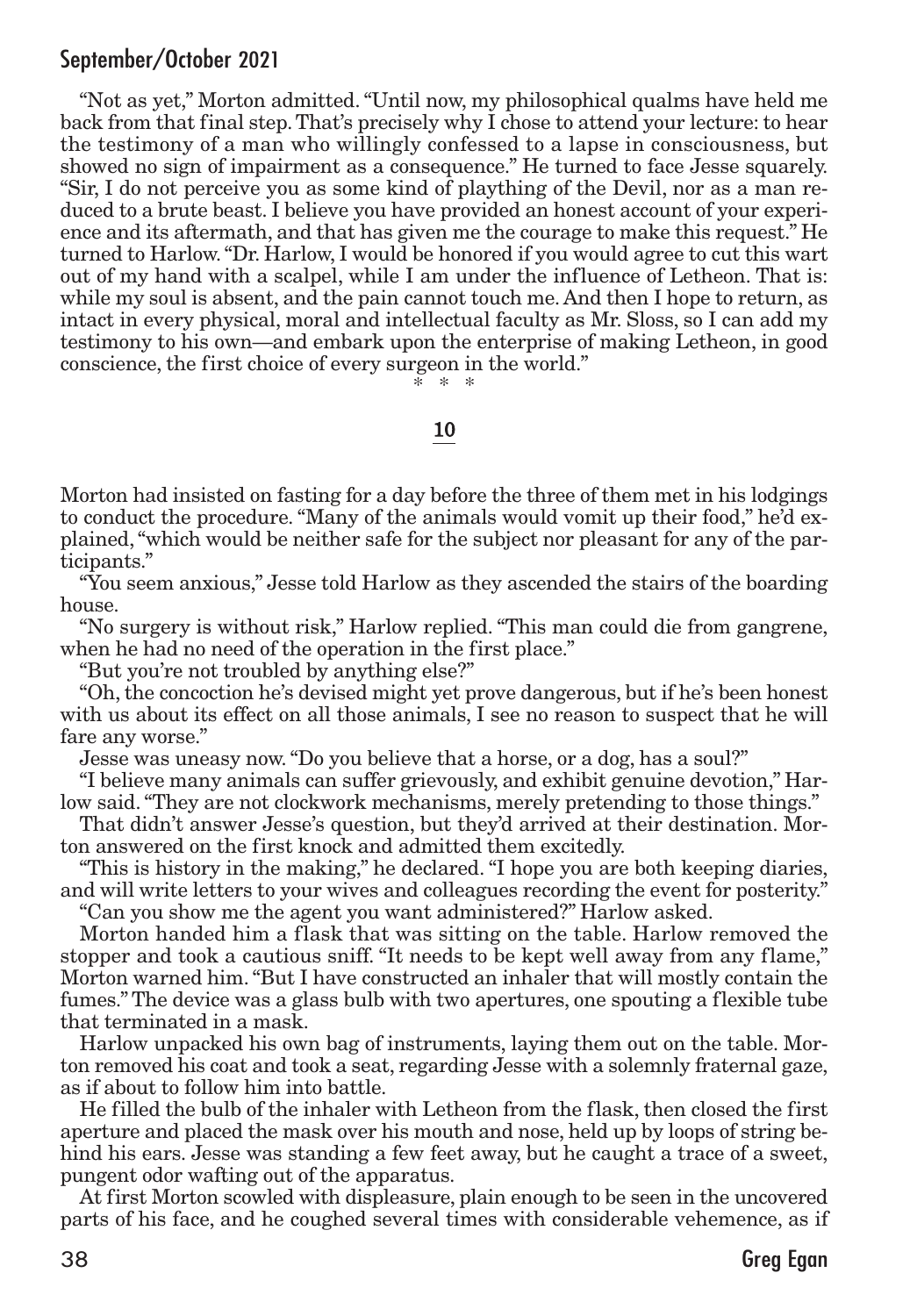his lungs were violently opposed to the reeking vapor they were being forced to take in. Then his face relaxed, his eyelids came together, and his body grew limp.

Harlow put an ear to Morton's chest, then held his wrist between thumb and forefinger. The sleeping man's arm dropped back to the table with no more hesitation than a scarecrow's. Harlow removed the mask and summoned Jesse to hold Morton's right hand still, the palm facing up, over a cloth pad. When he made the first incision into the skin beside the wart, Jesse tensed, instinctively expecting the patient to struggle and require forcible restraint. But Jesse's entire job consisted of steadying what might as well have been an inert object against the disturbances Harlow himself was creating.

He turned to examine Morton's face, and tried to discern some emotion in it. But it was not peaceful, or distracted, or resolute; it was entirely vacant. Even Robby, limp in Jesse's arms, had grimaced now and then with discomfort. Was this how he had appeared himself, as he traveled the bumpy road home to Haverhill? But if God had chosen to restore Jesse's soul in the wake of that misfortune, would He show the same mercy when the parting of soul from body was entirely self-imposed?

Harlow emitted a satisfied grunt and placed the severed wart aside. The wound he had made was bleeding copiously, but it was shallow, and once he'd put in the sutures to pull it closed and applied a bandage, the flow was stanched.

"It should be kept elevated," he muttered. He took out a longer strip of cloth and formed a sling, holding up Morton's hand and freeing Jesse from the task of keeping it from siding off the table.

"Are you sure he's not dead?" Jesse asked anxiously.

Harlow checked for a heartbeat again, and held his hand beside Morton's nostrils. "He's not dead. The question is whether he'll recover from this state—preferably faster than you did, but every bit as hale and quick-witted."

"If Letheon is a cousin of whiskey, he might not be hale and quick-witted for a while." Harlow laughed. "True. But it can't be too close a cousin; the amount of alcohol needed to render a man insensible to a scalpel blade is scarcely less than would kill him. And I'll thank you not to raise the comparison with our hosts, who are firmly devoted to the cause of temperance."

Jesse was happy to distinguish Morton's endeavor from wanton drunkenness, but he was no clearer as to what it actually entailed."Where is his soul?" he asked.

"Where it always is, I suppose. But resting, as his body is."

"So these fumes have affected it, as much as they have his flesh?"

Harlow seemed to grow uncomfortable. "They have certainly affected his brain, which I believe mediates all conscious activity. But why are you asking me these questions, when you're the one best placed to answer them firsthand?"

"I don't remember anything from that time."

"Then that's your answer," Harlow replied. "If you remember nothing, there is nothing to remember."

Jesse wasn't satisfied. He didn't doubt that he was the man he had always been; what he wished was that he truly understood what that meant. The soul was aware of itself; it knew itself to be.Wasn't that quality alone what raised humans above the animals? But then, once awareness was gone completely, how could the soul still exist at all? It was like claiming to possess a body that had lost its power to tip a scale, register to the eye, or impede any object. If those properties vanished for a time and then returned, no one would declare that the body had just been resting.

Morton groaned and raised his head, then opened his eyes slightly. "Have you started the surgery?" he asked hoarsely.

"I'm entirely finished," Harlow replied.

Jesse moved the bucket into place just in time; Morton might have fasted, but his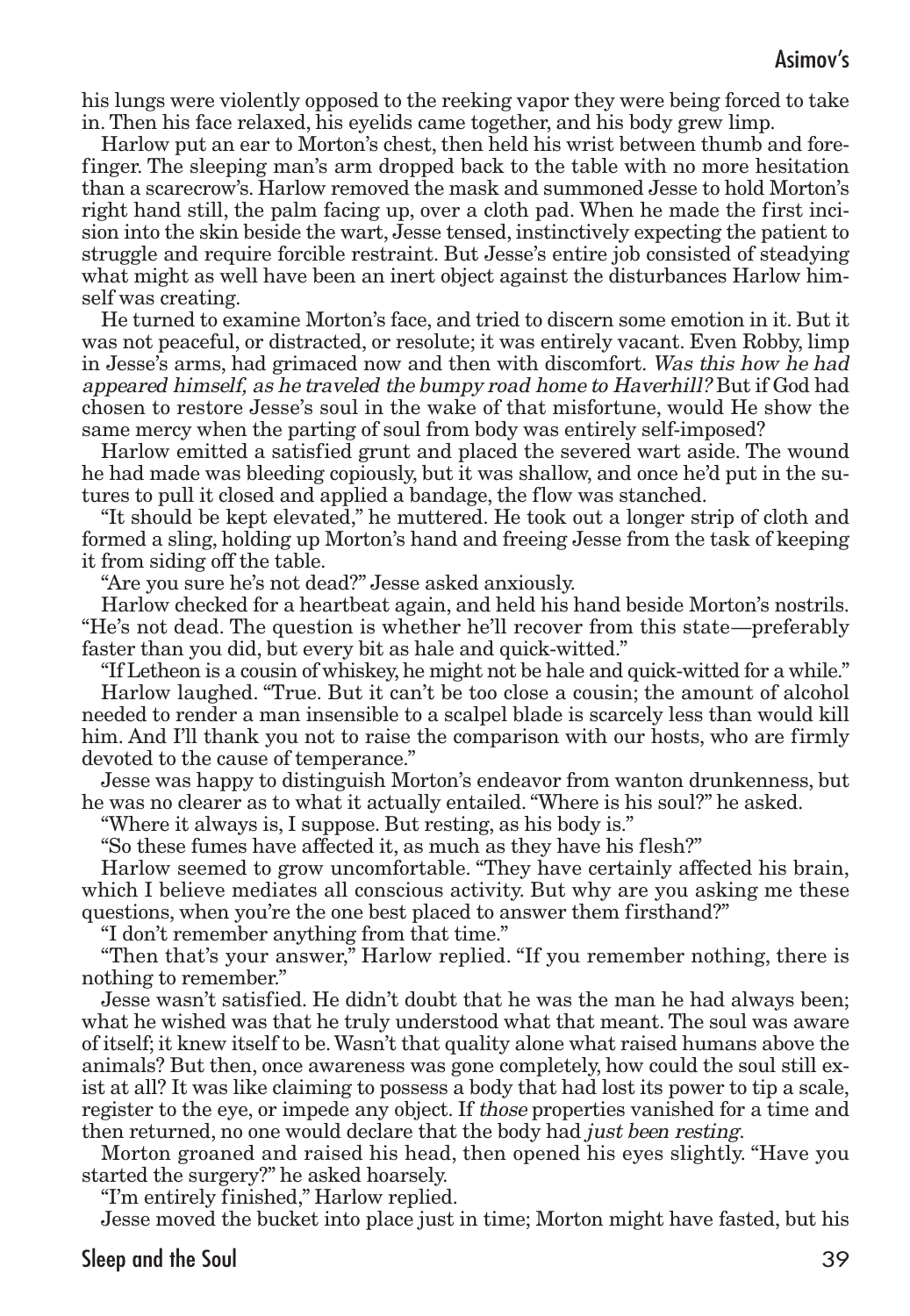stomach still found something to expel.

"My head is throbbing," Morton complained. Harlow had him sip some water, then splash his face. After a few minutes, he was lucid enough to converse normally.

"You don't remember anything since inhaling the fumes?" Harlow asked.

"No," Morton confirmed. "It's not that I was there, waiting in darkness to become reacquainted with my senses. There was no thought at all. When I look back across the fissure . . . there is the clarity of the events prior to administering the Letheon, then a brief jumble of confusion, and then my emergence into the present." He glanced down at his bandaged hand. "It's as if that stretch of time has been excised from my experience—and yet I'm no more divided by its removal than I am by this excision of the flesh."

"Is the wound painful now?"

"It is," Morton conceded."But it's tolerable, and nothing like the pain I would have felt had I been present for the surgery itself."

"I'd call that a success," Harlow decided.

"So I might join your tour? And repeat the demonstration alongside your talks?" "How many warts do you have?" Harlow asked in jest.

"We can omit the surgery," Morton clarified. "Though I'd be happy for any reputable physicians in the audience to come to the stage and examine me—prodding my skin with a needle, or such like, to satisfy themselves that the treatment really does have the desired effect."

Jesse remained uneasy, but he had no good argument against Morton's proposal. If Letheon continued to work in the same fashion, with its after-effects no worse than a mild emetic, such demonstrations might well persuade people that integrity was possible across the gulf of unconsciousness. And if the Lord hadn't chosen to punish this man, here and now, for willfully extinguishing his awareness, surely He would continue His forbearance when the act was repeated in aid of the discouragement of ignorance, slavery, and burying children alive. \* \* \*

#### 11

When Jesse and his companions arrived at the home of their host in New Bedford, he was surprised to find a letter waiting for him that was not from Felicia, but from a Professor Jackson of Marquette, Michigan. He opened it and read it twice before taking Harlow aside and consulting him on the contents.

"This man is claiming Morton stole Letheon from him, and he's threatening to sue all three of us."

Harlow was unfazed. "He wrote to me earlier, and I gave him short shrift. I suppose that's why he's taken to bothering you instead."

"He says he taught Morton chemistry at Harvard, where they discussed his own experiments with something called 'sulfuric ether.'"

"Which might well be the same thing as Letheon," Harlow admitted. "But if the two of them want to argue about patent rights, that's not our problem. I'd rather none be granted, so everyone can use the substance freely."

"All right." Jesse hoped that the talk of a lawsuit was bluster; he could not afford to get mired in anything of the kind, whatever the outcome.

When they returned to the parlor where Morton was seated with their host, Mrs. Edgecombe, he announced some correspondence of his own. "There's a Mrs. Helen Williams here who has read reports of our previous demonstrations," Morton explained. "She has volunteered to have me extract a troublesome molar—in public,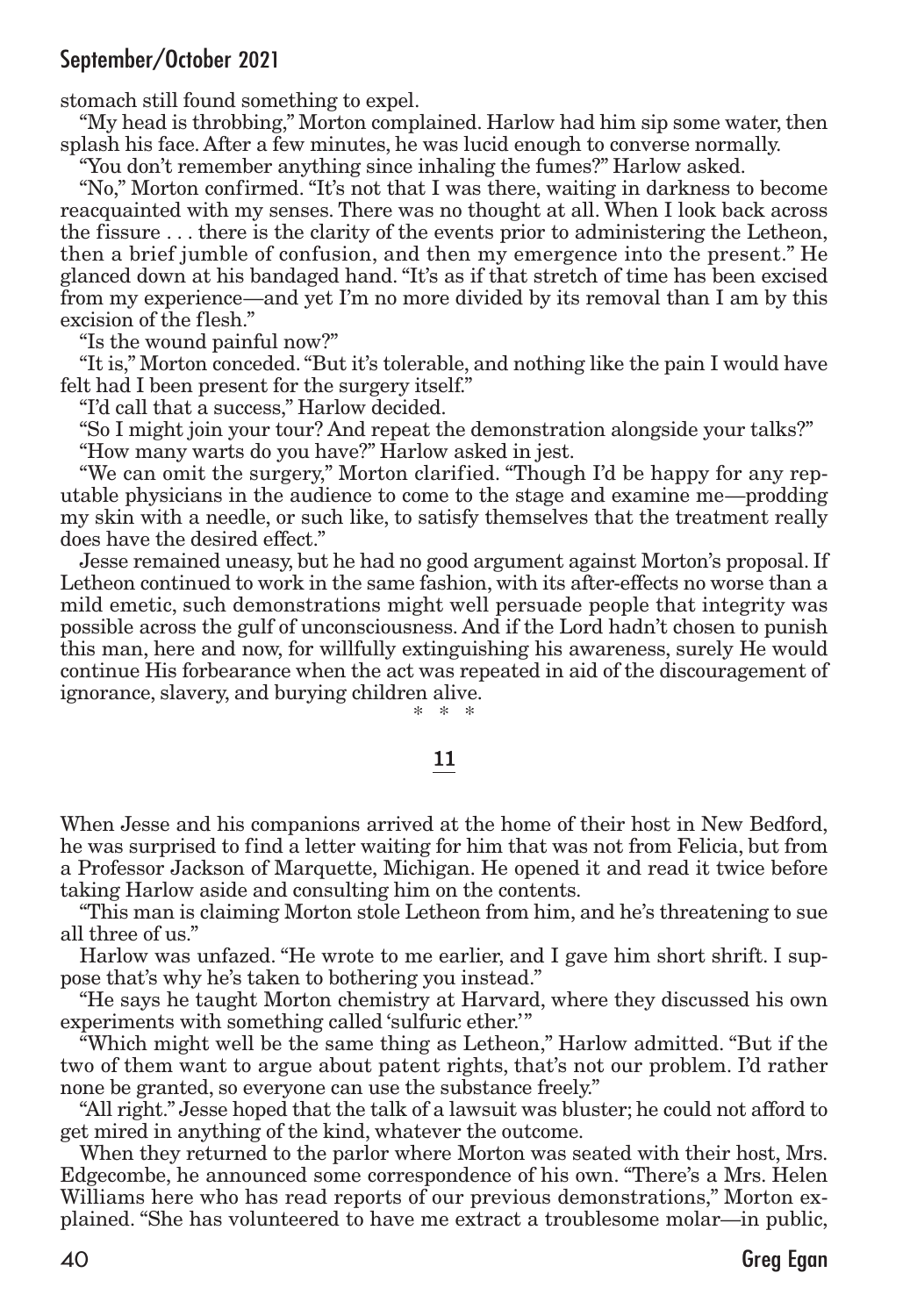under the influence of Letheon!"

Mrs. Edgecombe, an elderly widow, nodded approvingly. "I know Mrs. Williams quite well. She would not make an offer like that frivolously, or insincerely."

"Perhaps we could call on her together," Harlow suggested to Morton. "We should be satisfied first that her health is robust, and explain the necessary preparations."

Jesse was dispatched to find a suitable chair for the demonstration. The town's dentist proved unwilling to part with his, but Jesse was able to come to an arrangement with the barber.

That night, the hall was almost full. Jesse gave his usual testimony, and the audience listened politely, but he knew they were impatient to see for themselves what he was merely describing.

Harlow took Jesse's place at the lectern."Tonight," he said,"it will not be Mr. Morton experiencing the effects of Letheon. Rather, he will keep his wits about him, and practice his craft of dentistry on a willing volunteer."

Morton, Mrs. Williams, and her husband, who had been waiting to one side, all walked into view. A murmur of disquiet spread throughout the crowd, and then, as Mrs. Williams took her place in the barber's chair and Morton wheeled a trolley bearing his inhaler and dental instruments beside her, a dozen or so people stood up and began shouting.

"Quiet, please!" Harlow implored them. "This lady has graciously offered to have an infected tooth removed in your presence, to demonstrate both the absence of pain and the harmlessness of the treatment itself. Please show her some respect."

"I'll show no respect to murderers!" a man retorted. He was already on his feet; now he left his pew and approached the front of the hall.

Jesse moved to intercept him."Sir, you need to stay seated, or leave," he said."We can't allow any disruption."

"Stick to reciting your third-rate Poe," the man replied contemptuously. Other men, and a few women, were coming forward now, jostling to try to reach Morton and his patient. Jesse looked around for the volunteers who had offered to help guard the visiting speakers; they were joining the fray, but they were outnumbered.

"You need to leave," Jesse said. When the man tried to brush past him, Jesse took his arm and forced it behind his back, then spun him around and marched him toward the exit. A few feet from the door the man recovered from his surprise and began to offer resistance; Jesse twisted his arm toward his shoulder, and he dropped to his knees, cursing. A short while later, he agreed to depart.

Jesse turned toward the front of the hall. While the guards were doing their best, a phalanx of impromptu assistants had emerged from the audience to help them, blocking the way forward for the people shouting accusations of "murder!" and "debauchery!"

Jesse steeled himself and approached the line of objectors, trying to persuade each one to retake their seat, before seizing them and dragging them out. He could feel his blood rising, but he forced himself to be as calm and civil as he could, even when he was struck or spat upon.

When the last of the troublemakers had been expelled, and the doors locked, a few lingered outside near the entrance, bellowing threats and insults. Jesse saw that most of the guards had torn clothes and scratches or bruises on their faces. He supposed he looked the same; when he put his hand to his forearm, he felt a trickle of warm blood beneath the cloth, where a woman had stuck him with a hat-pin.

Harlow returned to the lectern, and glanced toward Mrs. Williams for her assent. "I have not changed my mind," she announced resolutely.

As the procedure began, the audience in the hall was silent, though interjections from outside continued. Jesse wondered if any of the protesters would have behaved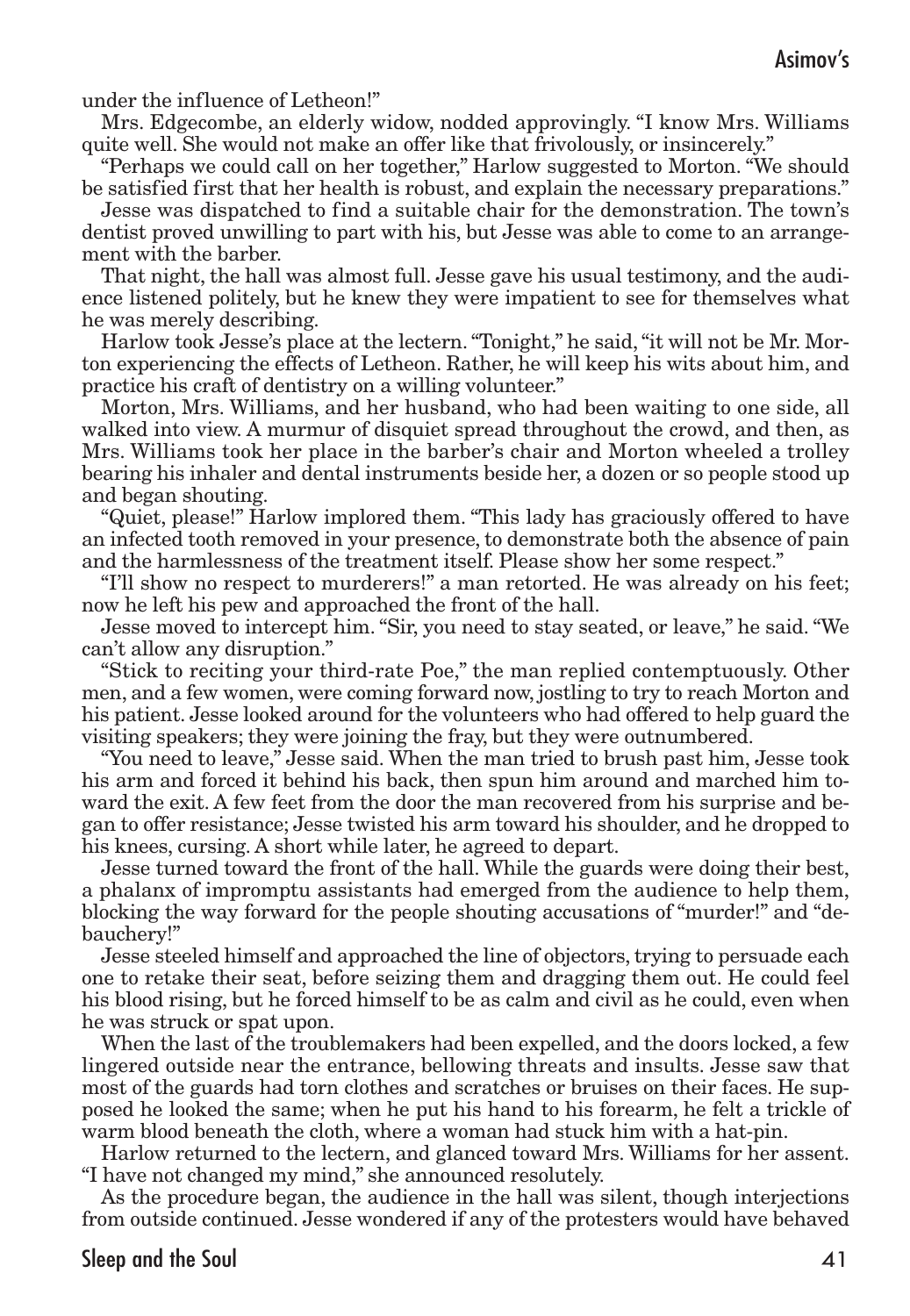in the same fashion if it had been Morton volunteering to be "murdered" in public, for the seventh time. Had they all assumed he was a humbug, feigning sleep and pretending not to notice the doctors poking needles into the soles of his feet? Or was the crucial difference that Mrs. Williams was a respected member of their own community, to whom they felt some duty of protection, and through whom they would henceforth be reminded of the unsettling truth?

Mrs. Williams seemed to have fallen into Letheon's embrace, but Morton pinched her hand several times to be sure. Her husband stepped forward and aided in the procedure, holding her head firmly while Morton worked on the tooth with his pliers. The yelling through the doors had died away, and Jesse was sure he heard the root of the molar tear free. Mercifully, the tooth emerged whole; if it had fragmented, the operation might have lasted an hour. When Morton dropped the bloody object in a metal dish with a satisfying clink, half the audience exhaled in unison.

"I have visited the same blank landscape as this brave lady inhabits now," Morton assured the onlookers as they waited for her to be roused. "I would not otherwise have dared subject another soul to that strange exile. And Mr. Sloss, before me, paved the way and gave me courage. One by one, we can explore this territory, and though we return with no maps, or sketches, or diaries, it is our safe return itself that we mark upon our charts. Here, there be no dragons."

Had the performers in the night's drama been conspiring, this would have been the perfect time for Mrs. Williams to stir, but she remained motionless. Jesse saw people bowing their heads in prayer.

"God will not be mocked!" a man screamed from outside the door. The loudness of this cry finally roused the sleeper, who coughed and opened her eyes.

Morton and her husband attended to her, offering her water and speaking to her quietly. After a time, they helped her to her feet and supported her as she stepped forward to address the hall.

"My name is Helen Elizabeth Williams," she said."I was born in Lynn, Massachusetts, on September 7th, 1812."

She proceeded with further details of her biography, along with professions of faith and devotion for her family. Jesse wasn't sure if she had planned the whole recitation in advance, or was extemporizing, but though he could see that she was still suffering a degree of nausea and disorientation, there was a lively, unrehearsed sincerity to her words. Might he have won his parents over, if he'd been as eloquent in his own defense?

When she was finished, the audience applauded, but the mood seemed more somber than celebratory. This woman, whom many of them knew and admired, had returned, safe and uncorrupted, from the void—and in doing so had turned their minds to all the loved ones who might have done the same, given the chance. \* \* \*

12

Jesse was late arriving at the hospital, and though Morton had arranged for a seat to be reserved for him in the front row, by the time he entered the operating theatre, someone else had taken it. He was about to turn around and leave when a gentleman near the back gestured to him, indicating an empty chair beside his own. Jesse nodded to him in thanks, and squeezed his way in.

Morton was already speaking, heaping praise upon the powers of Letheon in his customary grandiloquent fashion. When he was done, Dr. Warren described the patient's condition and the course the surgery would take. His language was aimed at his fellow surgeons, but Jesse had been given the gist of it earlier by Morton and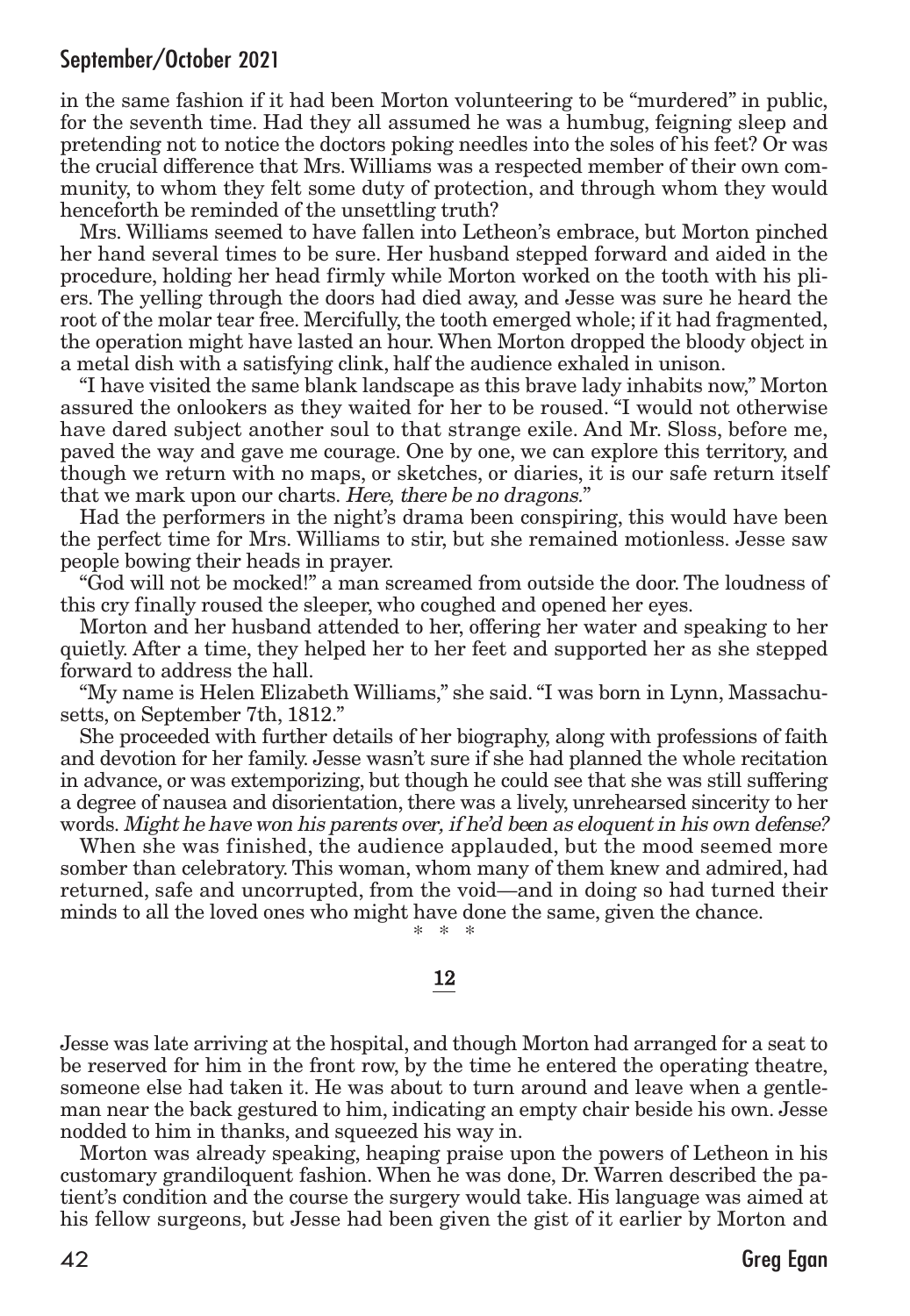Harlow: the man on the table had a tumor in his neck, and Dr. Warren was going to cut it out.

"Cuthbert, from the New York Sun," the man who'd shown Jesse the seat whispered."I'd swear I know you, sir, but I can't place you exactly."

"My name's Stephenson," Jesse replied."I'm married to Dr. Warren's niece, and he was kind enough to offer me a chance to witness this demonstration."

Cuthbert shook his hand. "Lucky your wife's uncle isn't a Virginian." Seeing the confusion on Jesse's face, he added,"Their bill passed into law yesterday. 'Loss of consciousness, induced by any method or agent,' is now legally equivalent to death.That makes seven states where the activity we're watching right now would be classified as murder, and the instigators liable to hang."

"Hmm." Jesse turned away from him to concentrate on the proceedings, hoping his once mildly infamous features really had vanished to the edge of even this muckraker's recollection. With new sleepers to write about every day, their journeys along the river Lethe witnessed by hundreds of good citizens, some laughable tale about a railway worker climbing out of his grave would soon be relegated to its proper place among the ghost stories given credence only by the gullible and the morbid.

The operation took close to an hour, with Morton administering more Letheon at regular intervals. When the sutures were in place, and the patient had recovered consciousness, Dr. Warren asked the man how he was.

"It feels like I got a little scratch," he replied. The physicians and journalists assembled, having seen the gory truth for themselves, rose to their feet and cheered.

Back at his lodgings, Jesse sat in his room, sorely tempted to pack at once and take the next train out of Boston. But it would be rude of him to disappear without a proper farewell to Morton and Harlow, who remained busy with Dr. Warren and his colleagues. He could leave in the morning, and still be beside Felicia before dark.

There was a knock on the door."Who is it?" Jesse asked.

"Anderson."

Jesse let him in and offered him a seat. Mr. Anderson had helped guard the speakers throughout the Massachusetts leg of the tour; he was probably eager to return to his family in New Bedford and, like Jesse, was saying his goodbyes.

"I was hoping for your help in extracting a favor from Mr. Morton," Anderson said. "What favor?" Jesse asked. "I don't know what sway I have with him, but I'll do what I can."

Anderson said,"I need half a dozen doses of Letheon."

Jesse was confused. "Do you have six friends with toothaches? If you do, Morton could give you the full service, not just help you avoid the pain."

Anderson was silent for a moment, then he asked Jesse to swear to keep what he was about to disclose a secret.

"I swear," Jesse replied, resisting the urge to add,"on my own grave."

"We've made a plan to cross into Virginia," Anderson confided."There are ten of us, including two men who escaped from the same plantation we got in our sights, so they're well informed on all the particulars."

"You might need something stronger than Letheon to protect yourself," Jesse suggested.

Anderson smiled."We got arms already, but we aim to use them as little as we can. The thing is, if we send the owners to sleep, not only can we bring a few of our brothers and sisters to freedom, the proof of what we done will make a better kind of mischief than any carnage. We'll have made that family of slave-owners dead by law, without spilling a drop of their blood—and captured it all in a nice daguerreotype for the papers."

Jesse wasn't sure just how much good that would do. "Won't their so-called property just be inherited?"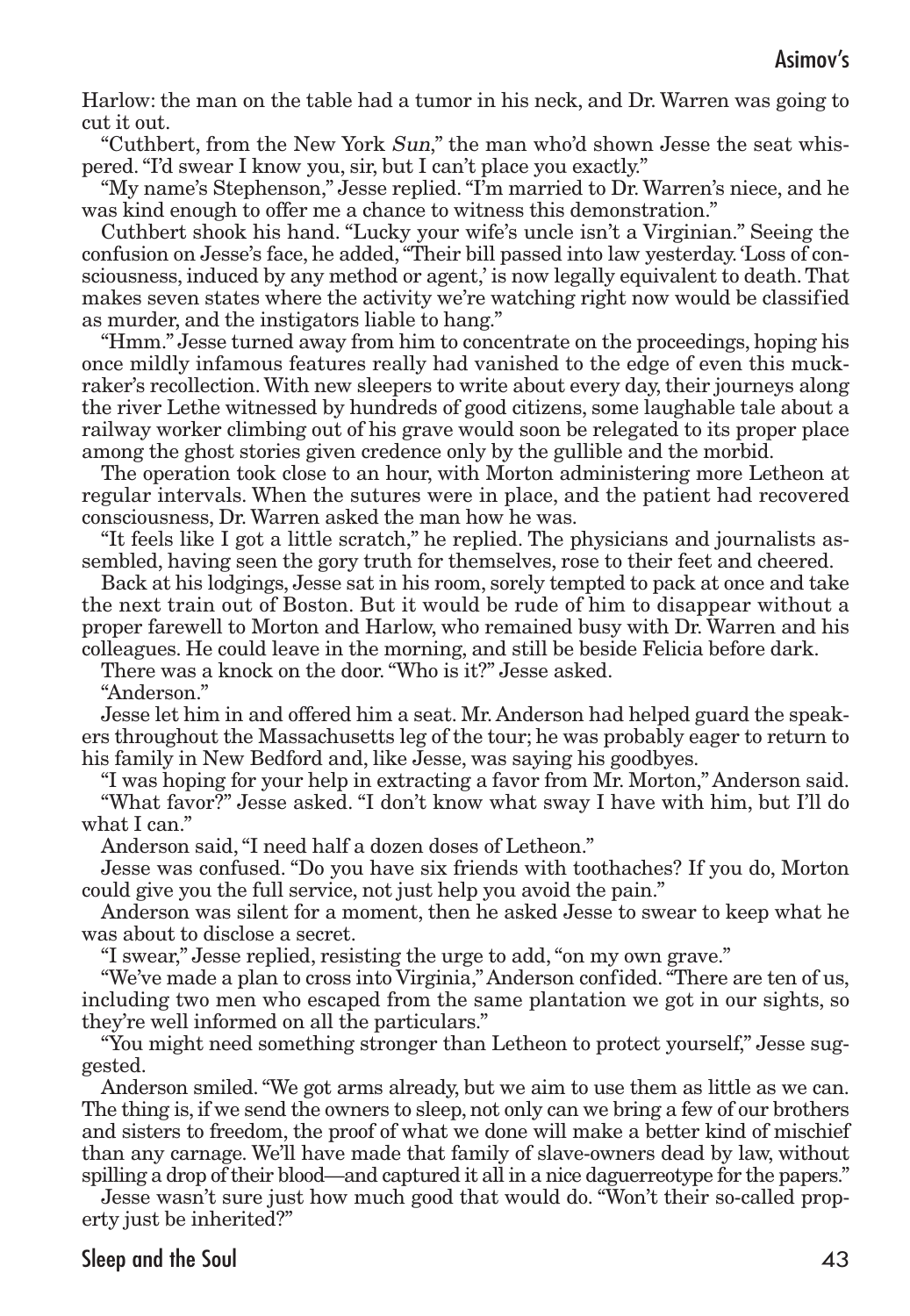"Sure. They got cousins we won't be able to reach. But do you s'pose the dead ones will sit happily by while their poor relations walk away with all their wealth?"

"Making fools of everyone, the law included." Jesse had to admire the plan, and though it was heartbreaking to think of the raid doing anything less than freeing the whole plantation, he'd gleaned enough about the difficulties escapees faced to realize that such a large group, trying to travel in secret all at once, would not get far.

"But you want me to ask Morton for the Letheon, without telling him what it's for?" "Would you trust him to keep quiet?" Anderson asked. "Or to grant the request,

once he knew the purpose? He's not a bad man, but I have a feeling this wouldn't fit with his intentions for his beloved child."

Jesse mulled it over. "You're probably right, but I don't know what other story I could feed him to convince him to hand it over."

"You can't tell him you want to demonstrate it in New York, while he's busy here?" Anderson suggested."Spreading the good news farther and faster?"

Jesse shook his head."He's so jealous of anyone else getting their hands on this potion—" He caught himself."But maybe we don't have to ask him at all. Maybe there's another way."

"What other way?"

Jesse didn't want to raise the man's hopes without reason."Give me half a day," he said."I might be mistaken, but it shouldn't take long to find out."

Harlow had mentioned that sulfuric ether was one of the ingredients of a popular remedy known as "Hoffman's Drops." Jesse spent an hour walking around Boston, until he finally came across a pharmacist willing to sell him, not the compounded drug, but a bottle of the crucial component in its pure form.

One sniff of the contents told him that Letheon contained the same substance, though that didn't quite prove that there was nothing else in Morton's formulation. Prof. Jackson had insisted that sulfuric ether alone could send an animal safely to sleep, but Jesse wasn't going to hand the bottle over without verifying its effectiveness.

In his room, alone, he sat on a chair in his shirtsleeves, and took one of the bath towels his hosts had provided. He soaked the cloth in ether, and held it over his face.

The fumes were sickly sweet, but irritating beyond the most cloying perfume, leaving his eyes watering, his nose running, his throat stinging. He started coughing, and it was all he could do not to cast the towel aside and spit up every trace of the odious residue trickling down from his burning palate.

At the same time, he felt his head growing light, and the unpleasant sensations, without changing in any detail, lost their oppressiveness, leaving him curiously happy and carefree.

Don't bury me, he thought, unable to speak the words, wishing he had written a note in case someone found him in this state. He tried to decide if his spirit was merely loosening its ties to his body, or ifthe Letheon was leaching into his soul and diminishing its capacity, but then he concluded that his struggle to settle on an answer was the answer itself. Even the preternatural bliss that had accompanied him as he receded from his senses now cut itself loose and drifted away, a smear of white light falling into darkness. \* \* \*

#### 13

At first, the oddness of his posture was all there was: a brute fact connected to nothing else.Then, like an ice crystal growing around a speck of dirt, other aspects of the situation accreted. His body was twisted, slumped in the chair. The towel had fallen across his lap. His throat was dry and his stomach tight.